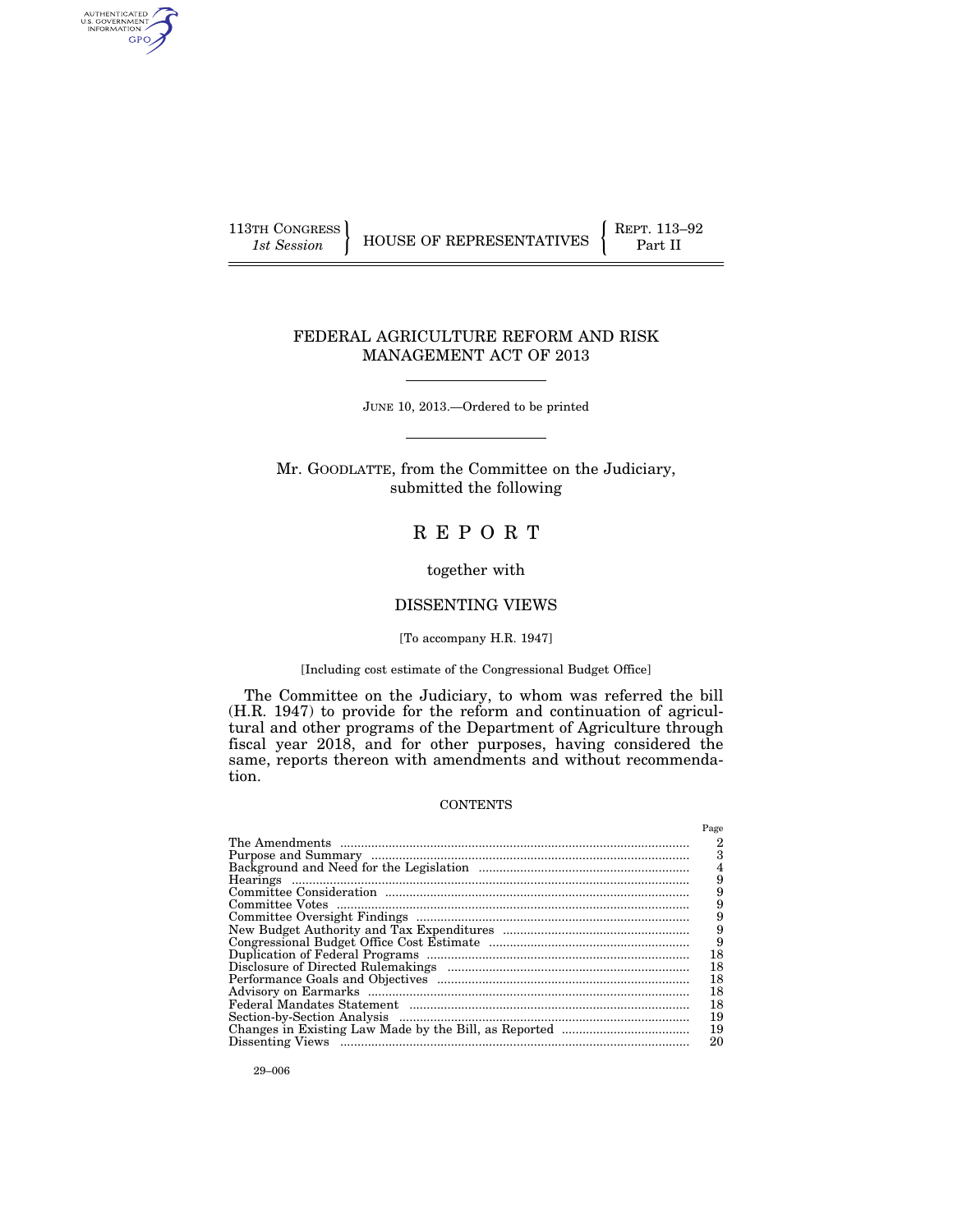#### **The Amendments**

The amendments are as follows:

In section 1461(a), relating to rulemaking procedure, strike ''without regard to'' in the matter preceding paragraph (1), insert "without regard to" after both " $(1)$ " and " $(2)$ ", and, in paragraph  $(3)$ , strike "the notice and comment provisions of" and insert "subject" to subsection (b), pursuant to''.

In section 1461, strike subsection (b) relating to congressional review of agency rulemaking, and insert the following new subsection:

(b) SPECIAL RULEMAKING REQUIREMENTS.—<br>
(1) INTERIM RULES REQUIRED FOR STABILIZATION PRO-<br>
GRAM.—

(A) IN GENERAL.—With respect to the stabilization program, the Secretary shall promulgate interim rules no later than nine months after the date of the enactment of this Act under the authority provided in subparagraph (B) of section 553(b) of title 5, United States Code.

(B) INTERIM DETERMINATION.—The interim rules required for the stabilization program shall include an interim determination by the Secretary regarding the impacts of the stabilization program on—

(i) the dairy product value chain, including impacts on producers, processors, domestic customers, export customers, actual market growth and potential market growth, farms of different sizes, and different regions and States;

(ii) the competitiveness of the United States dairy industry in international markets;

(iii) domestic or international Governmentfunded nutrition programs;

(iv) consumers; and

(v) competition in domestic dairy markets.

(C) EFFECTIVE DATE.—The interim rules required for the stabilization program shall be effective on publication.

(2) INTERIM RULES AUTHORIZED FOR MARGIN PROTEC- TION PROGRAM.—With respect to the margin protection program, the Secretary may promulgate interim rules under the authority provided in subparagraph (B) of section 553(b) of title 5, United States Code, if the Secretary determines such interim rules to be needed. Any such interim rules for the margin protection program shall be effective on publication.

(3) FINAL RULES.—

(A) IN GENERAL.—With respect to the margin protection program and stabilization program, the Secretary shall promulgate final rules, with an opportunity for public notice and comment, no later than 21 months after the date of the enactment of this Act.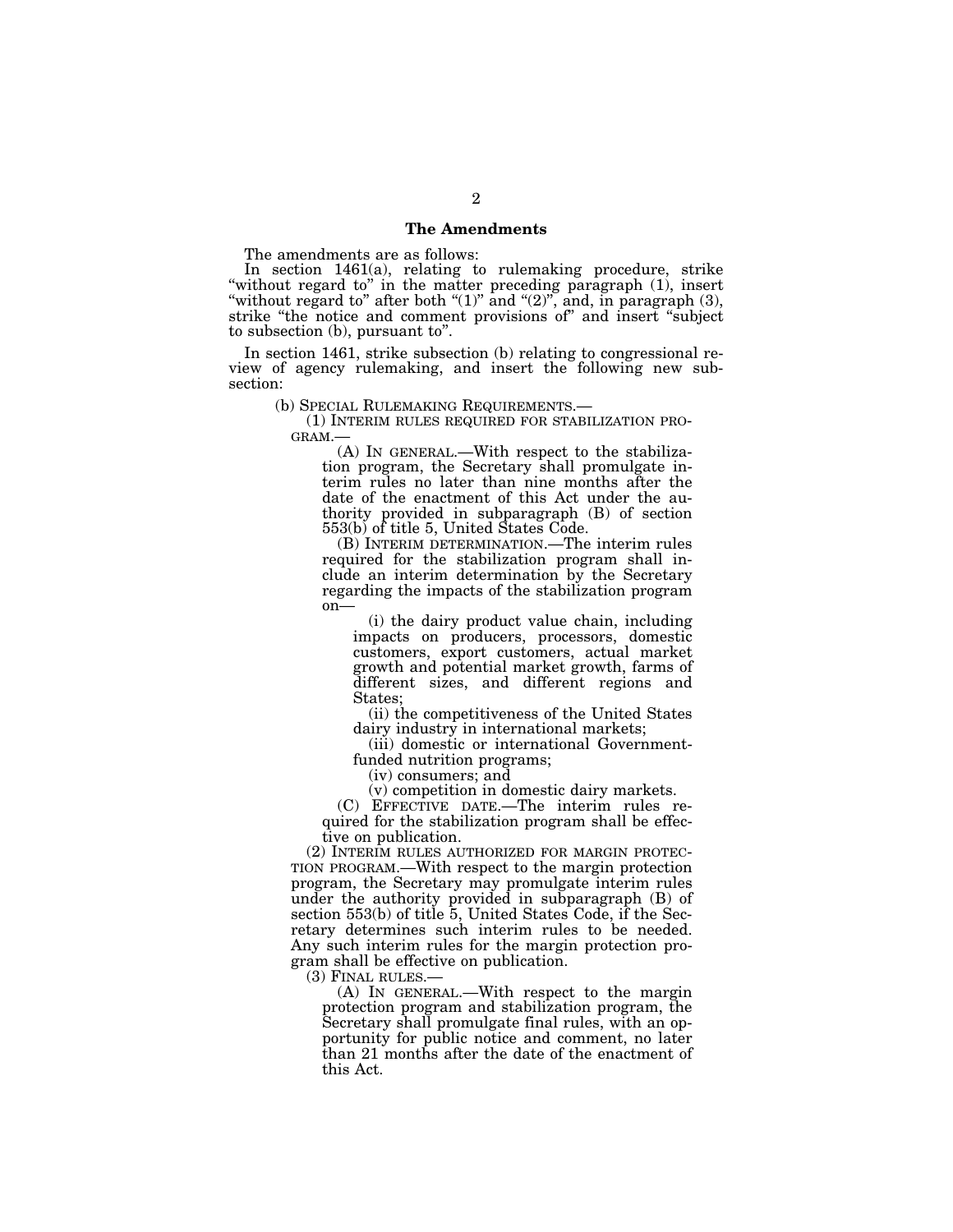(B) FINAL DETERMINATION.—The final rules required for the stabilization program shall include a final determination by the Secretary of the impacts of the stabilization program on each of the items specified in paragraph  $(\bar{1})(B)$ .

In section 1601(c)(2), relating to rulemaking procedure, strike "without regard to" in the matter preceding subparagraph (A), insert "without regard to" after both "(B)" and "(C)" and strike subparagraph (A) and insert the following new subparagraph:

> (A) pursuant to section 553 of title 5, United States Code, including by interim rules effective on publication under the authority provided in subparagraph (B) of subsection (b) of such section if the Secretary determines such interim rules to be needed and final rules, with an opportunity for notice and comment, no later than 21 months after the date of the enactment of this Act;

In section 1601(c), strike paragraph (3) relating to congressional review of agency rulemaking.

In the section 1246 of the Food Security Act of 1985, to be added by section 2608, strike paragraph (2) of subsection (b) and strike subsection (c) and insert the following new paragraph (2):

> $''(2)$  shall be made pursuant to section 553 of title 5, United States Code, including by interim rules effective on publication under the authority provided in subparagraph (B) of subsection (b) of such section if the Secretary determines such interim rules to be needed and final rules, with an opportunity for notice and comment, no later than 21 months after the date of the enactment of the Federal Agriculture Reform and Risk Management Act of 2013.''.

#### **Purpose and Summary**

As described by the House Committee on Agriculture (the "Agriculture Committee''), H.R. 1947, the ''Federal Agriculture Reform and Risk Management Act of  $2013$ " or the "FARRM Bill" is a:

bipartisan bill that saves taxpayers' money, reduces deficit spending, and repeals outdated government programs while reforming, streamlining and consolidating others. It is the product of a multi-year process that included auditing for effectiveness and efficiency every single policy under the jurisdiction of the House Committee on Agriculture. Whether it is through the elimination of direct payments, the consolidation of conservation programs, or reforming the SNAP program for the first time since the welfare reforms of 1996, every part of this bill contributes fairly to deficit reduction. 1

H.R. 1947 consists of twelve titles, certain provisions of which were referred sequentially for consideration to the House Com-

<sup>&</sup>lt;sup>1</sup> STAFF OF H. COMM. ON AGRICULTURE, 113TH CONG., SUMMARY OF H.R. 1947 1 (Comm. Print 2013), *available at* http://agriculture.house.gov/sites/republicans.agriculture.house.gov/files/<br>farm%20bill/2013\_FARRMSummary\_0.pdf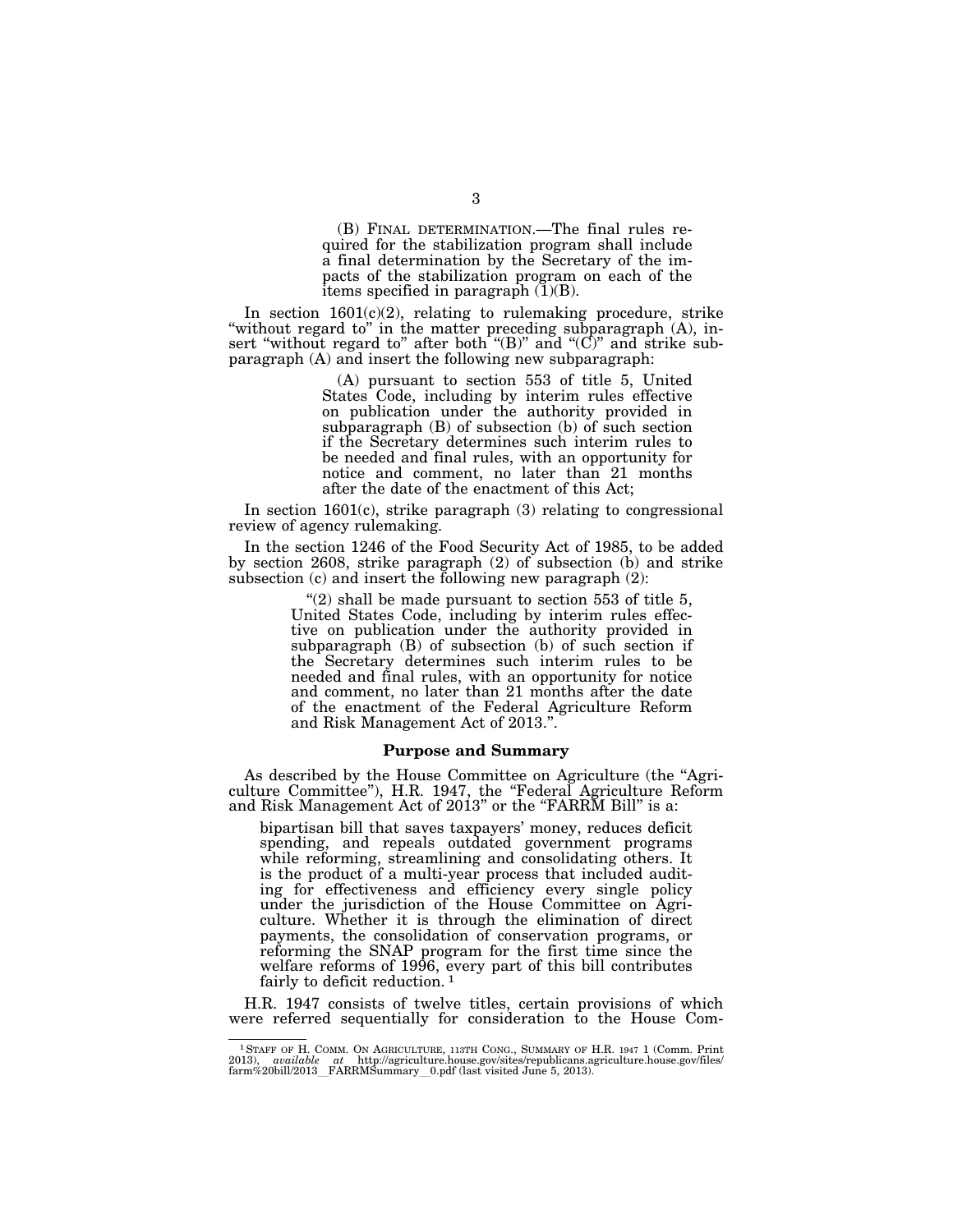mittee on the Judiciary on May 29, 2013. These include, most significantly, provisions in titles I and II related to the rulemaking procedure.

#### **Background and Need for the Legislation**

#### I. OVERVIEW OF H.R. 1947'S RELEVANT TITLES

Title I of H.R. 1947 contains a comprehensive rewriting of the U.S. Department of Agriculture's (the ''USDA'') commodities programs. Among other things, title I establishes new dairy margin protection and dairy stabilization programs for dairy producers, as well as authority for the USDA to use the Commodity Credit Corporation's "funds, facilities, and authorities" to carry out title I.<sup>2</sup> Title II contains H.R. 1947's conservation programs. Among other things, title II ''authorizes cost-share and technical assistance for farmers, ranchers, foresters, and landowners through voluntary, incentive-based conservation programs."<sup>3</sup> These include programs for: conservation reserves, conservation stewardship, environmental quality incentives, agricultural conservation easements, regional conservation partnerships, conservation of private grazing lands, grassroots source water protection, voluntary public access and habitat incentives, agriculture conservation experienced services, small watershed rehabilitation, and agricultural management assistance.4

#### *A. Dairy Margin Protection Program*

The Agriculture Committee's report on H.R. 1947 provides the following general description of title I's dairy margin protection program and the reasons for its development:

The failure of existing dairy programs to address the challenges faced by dairy farmers in recent years led the Committee to reconsider the best means for managing price volatility and producer risk in the dairy sector.

Current dairy programs focus on price support. While milk prices were mostly stable when these supports were first enacted, annual fluctuations in farm milk prices are now routine, with milk prices regularly moving between lows and record or near-record highs over the past decade. In 2009, the dairy industry suffered dramatic losses, as dairy prices fell sharply from record highs in 2007–2008 at a time when feed costs were rising substantially above longrun averages.

While milk price is an important factor for the financial success of dairy producers, another significant factor is the cost of dairy feed, which accounts for about three-quarters of a dairy farm's operating costs or about one-half of total costs.

In light of these considerations, focus has shifted to a safety net that is centered on a ''milk margin.'' The margin is

<sup>2</sup>Federal Agriculture Reform and Risk Management Act of 2013, H.R. 1947, 113th Cong. § 1601(a) (2013). 3 H. REPT. 113–92, Part 1, at 183 (2013). 4 *Id.* at 241–247.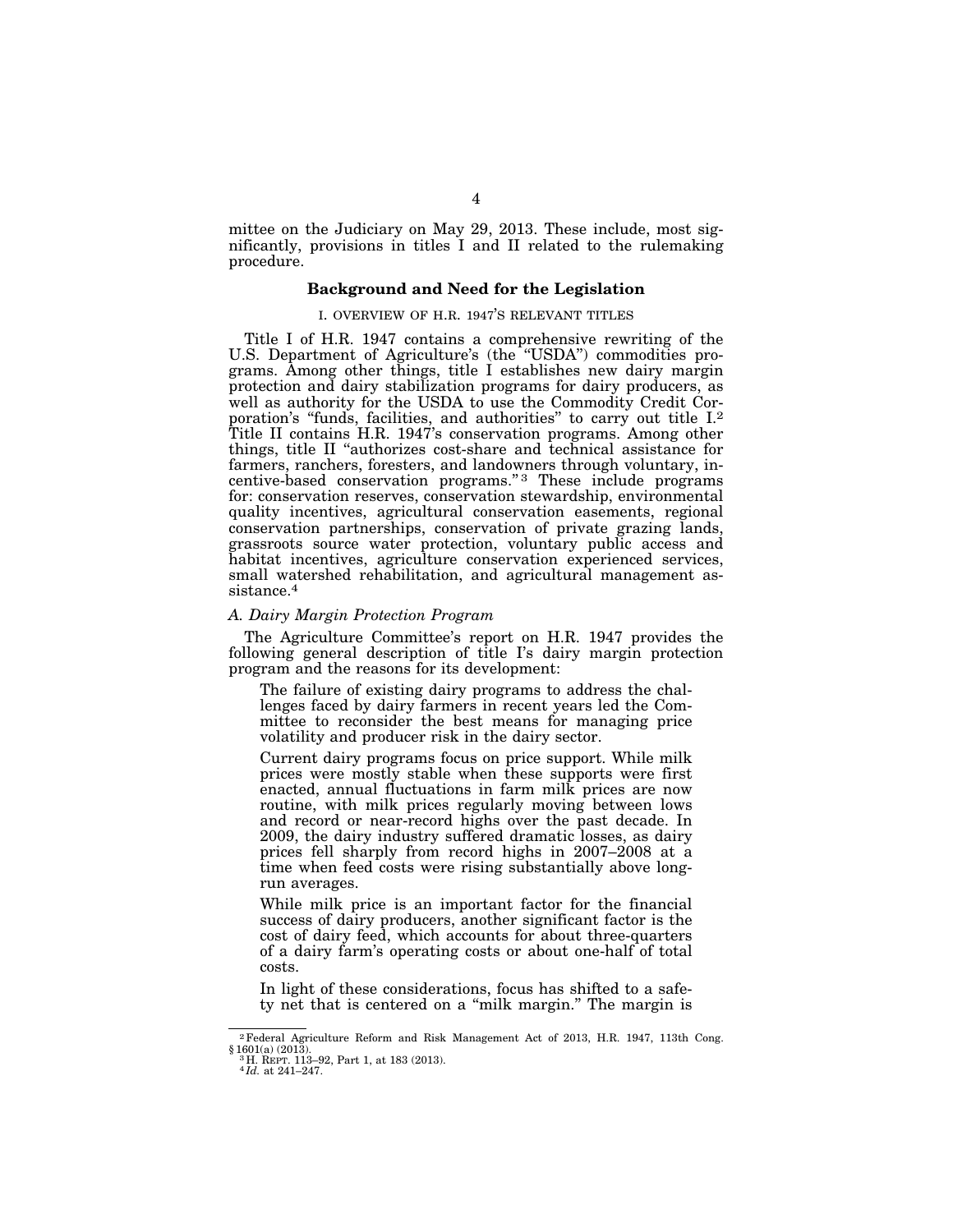the amount available to pay all other costs once the feed bill is paid and can be calculated by subtracting a national feed cost from the national farm milk price.

The dairy margin protection program is designed to address both catastrophic conditions, which can result in the severe loss of equity for dairy farmers, such as those witnessed in 2009, as well as long periods of low margins, such as those experienced in 2002.

\* \* \*

Participating producers who exercise their option to buy supplemental margin protection coverage will be able to access a specific level and amount of risk management protection that is tailored to their farms' risk management needs. By offering a lower premium on supplemental coverage for the first 4 million pounds of production, the Committee has incentivized producers of all sizes to utilize this risk management tool on at least a portion of their production.<sup>5</sup>

#### *B. Dairy Market Stabilization Program*

Under the provisions of title I of H.R. 1947, "voluntary participation in the margin protection program requires producers to be subject to the dairy market stabilization program."<sup>6</sup> This stabilization program is a controversial supply management program, designed to use government authority to control milk supplies and affect the price of farm milk.

In brief, the stabilization program works as follows. When margins between farm milk prices and dairy farmers' feed costs drop below \$6.00, dairy farmers are required to reduce their production or the stabilization program requires dairy processors to withhold between two and eight percent of dairy farmers' milk checks. The processors are then required to send the withheld amounts to USDA, to fund Federal purchases of dairy products. The program is thus designed to stabilize milk prices by influencing supply and demand for milk.

In the process of seeking stability, this program may adversely impact both consumers of dairy products and dairy farmers who want to expand their operations, involve direct Federal intervention in markets, and increase milk prices, thus ultimately hurting producers as well as dairy food manufacturers by curtailing industry growth.

For example, the Consumer Federation of America, National Consumers League, and Consumer Action oppose the Dairy Market Stabilization Program because of the concern that it could increase the prices that consumers pay for milk. They argue:

[P]rograms which artificially increase milk prices will hit lower income consumers the most as they spend a higher proportion of their incomes on food than do other consumers. In addition, the Stabilization program would prevent prices from falling, depriving consumers of periodic

<sup>5</sup> *Id.* at 177–78. 6 *Id.* at 178.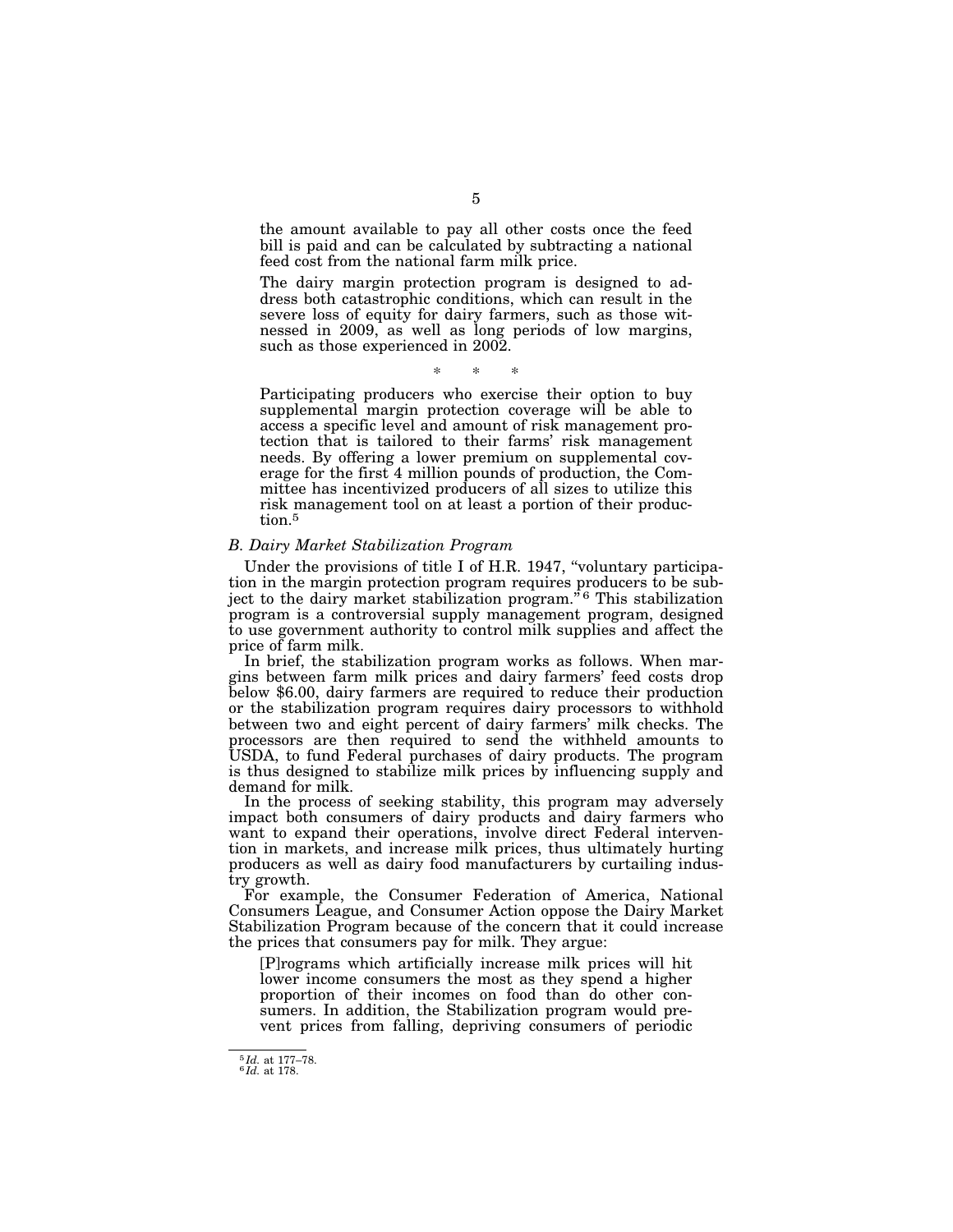price relief, while providing no protection for consumers from periodic milk price surges.7

To implement the stabilization program, the USDA will need to implement regulations that will require manufacturers to track and report current and historical production shipments; track which suppliers are in and out of the program; and involve new accounting and recordkeeping, audits, tracking and potential enforcement penalties if an entity miscalculates penalty fees. In light of the complexity and paperwork involved in the program, and the default attachment of criminal penalties to the provision of false information to the Federal Government, violations of paperwork and informational requirements in the bill may expose regulated parties, not just to civil enforcement, but to criminal sanctions.8 Further, the stabilization program adds a new program to limit production periodically.

Many stakeholders believe that the stabilization program will raise domestic prices, hurt milk exports, encourage milk imports, increase consumer prices for dairy products, or limit the growth of the domestic dairy industry by discouraging new investments for processing capacity. These issues are important. For example, dairy exports are estimated to account for nearly 14 percent of milk produced in the United States, and it has been estimated that over two-thirds of recent growth in milk production is attributable to export demand. Dairy processors are reported to have invested billions of dollars for new U.S. production facilities in response to opportunities for increased export sales. At the same time, the stabilization program is likely bound to raise consumer prices, because it is designed to raise milk prices in the dairy value-added chain.

Finally, the Congressional Budget Office has found that the stabilization program includes private-sector mandates (as such mandates are defined by the Unfunded Mandates Reform Act). Specifically, CBO found that ''[t]he aggregate cost of those mandates could exceed the annual threshold established in UMRA for private-sector mandates (\$150 million in 2013, adjusted annually for inflation), depending on the extent of regulations that might be implemented by the Department of Agriculture."<sup>9</sup> Specifically:

The bill would impose mandates on dairy handlers that purchase milk from dairy producers participating in the Dairy Market Stabilization Program (the "DMSP"). Under the DMSP, certain handlers would be required to report information to the Department of Agriculture under some circumstances. According to information from industry sources, the cost for handlers to collect and report information under the DMSP could amount to \$100 million or more annually, depending on regulations to be issued by the department.10

<sup>7</sup>Letter from Consumer Action *et al.* to Rep. Frank Lucas (R–OK) (Apr. 29, 2013), *available* 

*at http://www.idfa.org/files/consumer\_group\_dmsp\_final.pdf.* 875. (2013) (2014). 25, 2515.), acadiated at the *See, e.g.*, H.R. 1947, 113th Cong. §§ 1437–38 (2013) (civil enforcement); 18 U.S.C. § 1001 (criminal enforceme

<sup>&</sup>lt;sup>9</sup> H. REPT. 113–92, Part 1, at 310 (2013). <sup>10</sup> *Id.*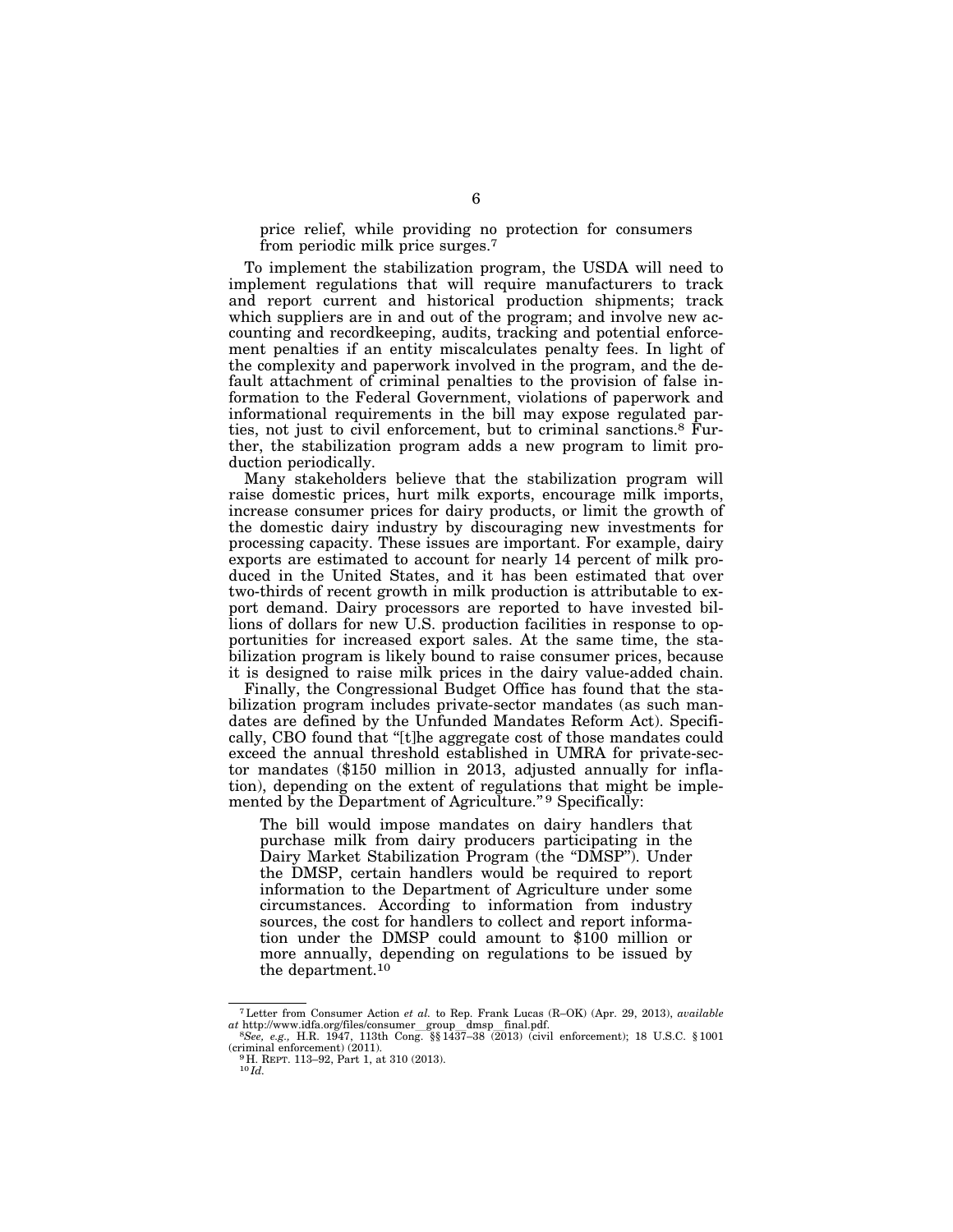#### II. THE NECESSITY FOR REVISIONS TO RULEMAKING AUTHORITIES IN TITLES I AND II OF H.R. 1947

Broadly speaking, sections 1461, 1601 and 2608 of H.R. 1947 provide the USDA with authority to promulgate regulations for the dairy margin protection and supply stabilization programs, the participation of the Commodity Credit Corporation in title I programs, and title II's conservation programs. That being said, much of the language in these sections is intended to exempt rulemakings for these regulations from the otherwise applicable procedures of the Administrative Procedure Act (the "APA")<sup>11</sup> and the Congressional Review Act (the "CRA"), $12$  which exemptions lie within the Committee's jurisdiction, as well as from certain other rulemaking procedures.

The APA is widely considered to be the "constitution" of Federal rulemaking. Its requirements, however, are not heavy-handed. They include, for example, provisions that require agencies to provide public notice and seek public comment before they promulgate new regulations,13 as well as provisions that enable the courts to review agencies' final decisions.14 Nevertheless, the APA's requirements are critical—they provide significant legal protections to help assure that Federal rulemaking is informed by public views and the relevant facts, rest faithfully on the enabling statutes that authorize rulemaking, and are not arbitrary or capricious.

The CRA likewise imposes few, but important, restraints on Federal rulemaking. It requires new regulations to be submitted to Congress for review and potential disapproval, and requires important information about the details of new major regulations when those regulations are submitted to Congress. Congress, however, is provided only a short period of time in which to review new regulations. If that time elapses without a disapproval resolution having been passed, regulations become effective and enter into law.

The APA and the CRA represent Congress' considered judgment that, when new regulations are promulgated, these statutes should constrain agency decision-making to assure the just rule of law and fidelity to congressional intent. When significant regulations occur, such as those that involve new government programs or major economic burdens, it is particularly important that APA and CRA procedures be applied. This is surely the case when longstanding Federal programs are reformed or substantial new programs are created, such as in H.R. 1947. It is similarly the case when regulations would implement a program, such as the stabilization program, that has widespread opposition from consumers, producers, retailers, and exporters based on the expected adverse economic impacts of the program, and when violations of program requirements could lead to civil and criminal enforcement.

The Committee has found no compelling justification to exempt H.R. 1947's dairy margin protection and dairy stabilization programs, commodity programs or conservation programs from any of the protections of the APA or CRA. At most, any need to have regulations quickly in effect could afford a basis for USDA (and, as ap-

 $^{11}\mathrm{Pub.}$ L. 79–404, 60 Stat. 237 (1946) (codified at 5 U.S.C. §§ 551–706 (2012)). $^{12}\mathrm{Pub.}$ L. 104–121, § 251, 110 Stat. 847, 868 (1996) (codified at 5 U.S.C. §§ 801–808 (2012)). $^{13}\mathrm{See}$ 5 U.S.C. §§53.  $^{14}\mathrm{See}$ 5 U.S.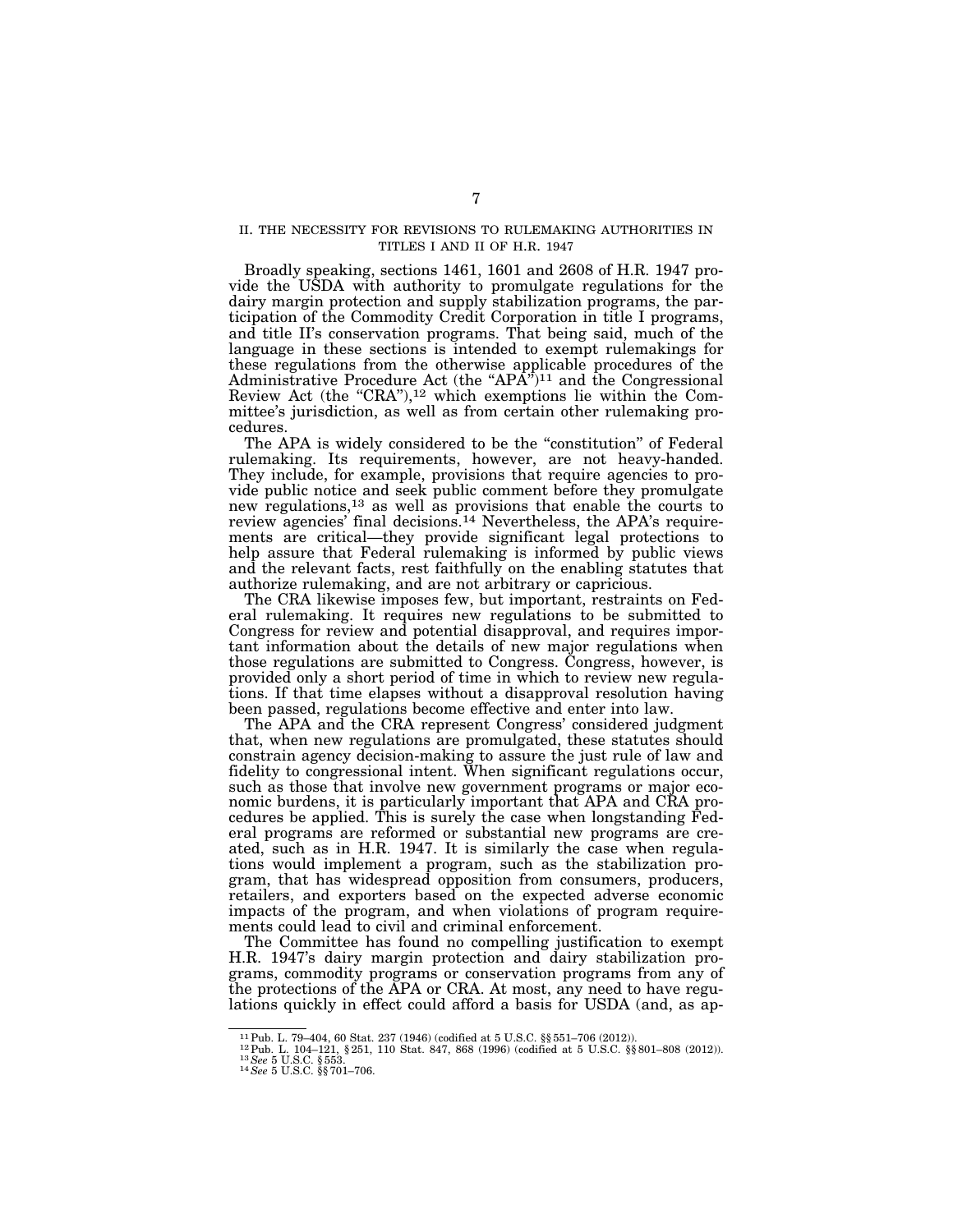plicable, the Commodity Credit Corporation), using default APA authority found in 5 U.S.C.  $\S 553(b)(B)$ , to promulgate interim final regulations without notice and comment, to be followed by full notice and comment rulemaking to assure a full and fair procedure for the public and affected entities. But even were that the case, if the USDA were to use that authority, it would be all the more important to preserve the CRA's applicability, to provide at least a Congressional check-and-balance against unsound regulation.

#### III. THE COMMITTEE'S AMENDMENT TO H.R. 1947

The amendment adopted by the Committee was offered by Committee Chairman Goodlatte (R–VA). It amends sections 1461, 1601, and 2608 of H.R. 1947, and:

- generally eliminates these sections' exceptions to the APA's rulemaking requirements and the CRA's congressional review procedures;
- establishes an interim rulemaking requirement for section 1461's stabilization program, to be completed by 9 months after the enactment date of H.R. 1947;
- assures that interim stabilization rules are informed by an understanding of the economic impacts of the stabilization program on the dairy value chain, the U.S. dairy industry's international competitiveness, government-funded domestic and international nutrition programs, consumers, and competition in domestic dairy markets, and establishes a requirement that the interim stabilization rulemaking include an interim determination of these impacts;
- sets a deadline of 21 months after enactment (*i.e.,* 1 year after the interim regulation deadline) for final regulations to be promulgated under these sections' authority, following an opportunity for notice and comment;
- assures that final stabilization rules are fully informed by an understanding of and public comment on the economic impacts of the stabilization program on the dairy value chain, the U.S. dairy industry's international competitiveness, government-funded domestic and international nutrition programs, consumers, and competition in domestic dairy markets and establishes a requirement that the final stabilization rulemaking include a final determination of these impacts; and
- allows flexibility for the USDA to promulgate regulations for the other programs addressed by sections 1461, 1601 and 2608, and provides discretionary authority for the USDA to issue interim rules for these programs as well.

The amendment assures that the public receives prompt initial and final assessments of the stabilization program's potential adverse economic issues, as well as prompt regulations for all of these programs, on either an interim or final basis. The USDA retains discretion to coordinate regulations to be issued simultaneously or on a staggered basis for all of the relevant programs, so long as at least stabilization regulations are established promptly on an interim basis. The amendment's requirements for initial and final de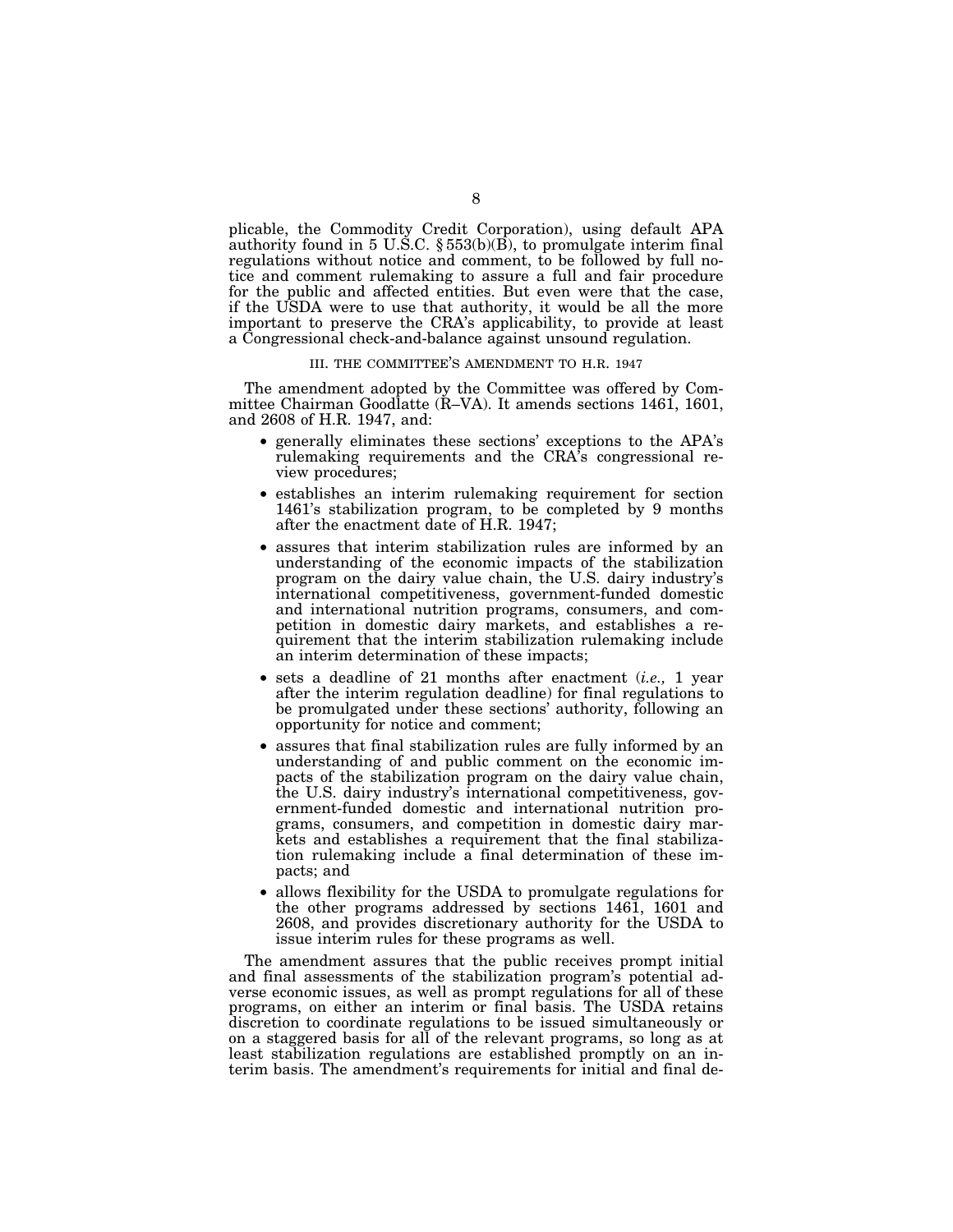terminations of the stabilization program's potential adverse economic impacts essentially mean that the USDA will be required to render public determinations on these issues earlier than required in the Senate version of the bill, and that it will issue them in the rulemaking context, affording the public ample opportunity to receive notice, fully vet USDA's analysis, and offer comment before final regulations are in place, rather than in a report to the House and Senate Committees on Agriculture, as currently provided for in the Senate bill. Beyond that, the amendment simply assures that ordinarily applicable rulemaking requirements will apply to these important sets of regulations. The amendment does nothing to make rulemaking authority contingent on cost-benefit results or other substantively dispositive requirements.

This requirement is not intended to delay or hinder the Secretary's rulemaking authority under the bill, nor is it intended to be used to create a substantive, economic-impact-based claim to challenge the rules required to be promulgated under H.R. 1947.

#### **Hearings**

The Committee on the Judiciary held no hearings on H.R. 1947.

#### **Committee Consideration**

On June 5, 2013, the Committee met in open session and ordered the bill H.R. 1947 to be reported without a recommendation, with an amendment by voice vote, a quorum being present. The Committee on the Judiciary received a time-limited, sequential referral on H.R. 1947 for consideration of such provisions of the bill and amendment as fall within the jurisdiction of the committee pursuant to clause 1(l) of rule X.

#### **Committee Votes**

In compliance with clause 3(b) of rule XIII of the Rules of the House of Representatives, the Committee advises that there were no recorded votes during the Committee's consideration of H.R. 1947.

#### **Committee Oversight Findings**

In compliance with clause  $3(c)(1)$  of rule XIII of the Rules of the House of Representatives, the Committee advises that the findings and recommendations of the Committee, based on oversight activities under clause 2(b)(1) of rule X of the Rules of the House of Representatives, are incorporated in the descriptive portions of this report.

#### **New Budget Authority and Tax Expenditures**

Clause 3(c)(2) of rule XIII of the Rules of the House of Representatives is inapplicable because this legislation does not provide new budgetary authority or increased tax expenditures.

#### **Congressional Budget Office Cost Estimate**

In compliance with clause  $3(c)(3)$  of rule XIII of the Rules of the House of Representatives, the Committee sets forth, with respect to the bill H.R. 1947, the following estimate and comparison prepared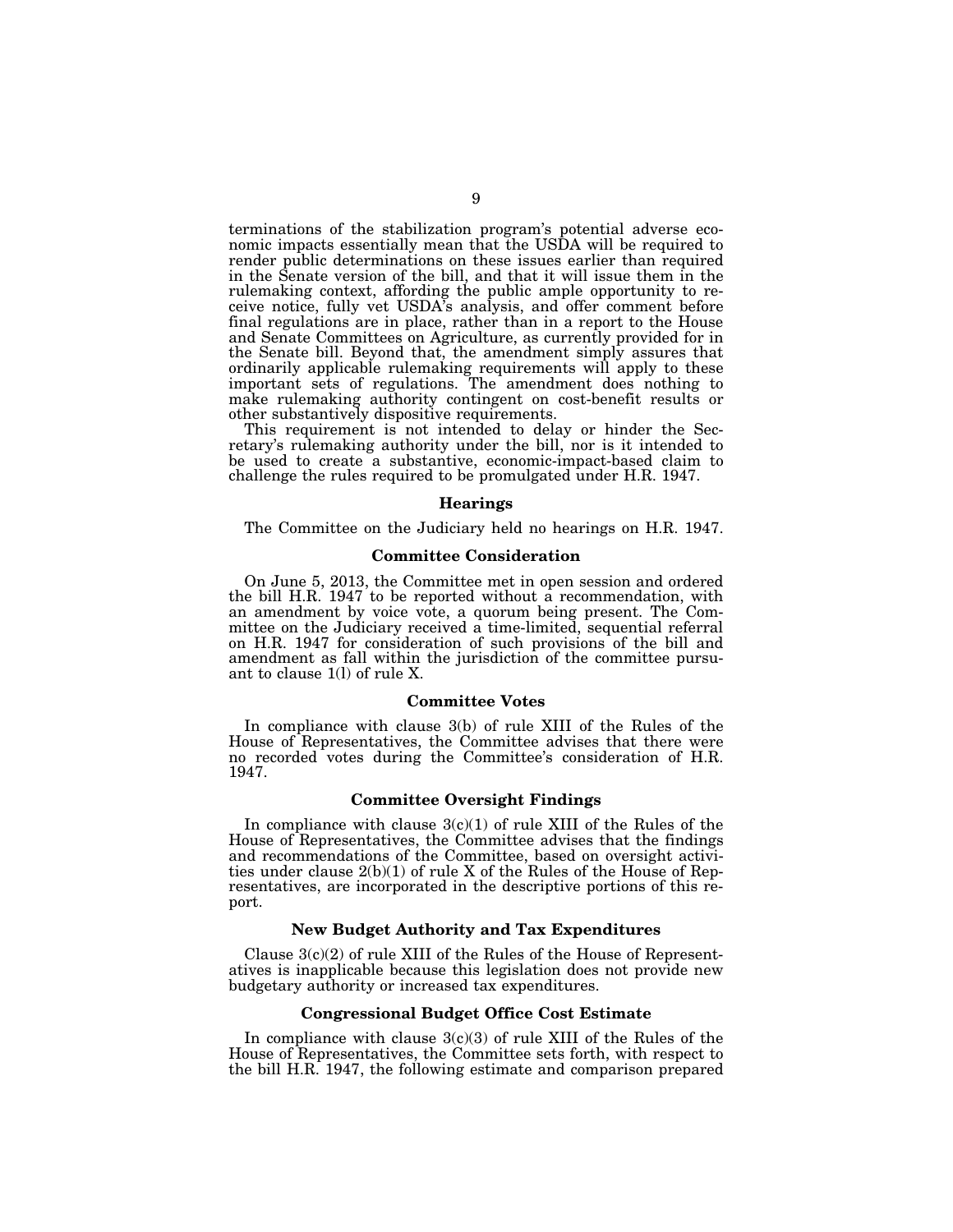by the Director of the Congressional Budget Office under section 402 of the Congressional Budget Act of 1974:

#### U.S. CONGRESS, CONGRESSIONAL BUDGET OFFICE, *Washington, DC, June 7, 2013.*

Hon. BOB GOODLATTE, CHAIRMAN,

*Committee on the Judiciary,* 

*House of Representatives, Washington, DC.* 

DEAR MR. CHAIRMAN: CBO has prepared a cost estimate for H.R. 1947, the "Agriculture Reform and Risk Management Act of 2013," as ordered reported by the House Committee on the Judiciary on June 5, 2013.

#### ESTIMATED BUDGETARY EFFECTS

CBO estimates that direct spending stemming from the program authorizations in H.R. 1947 would total \$939 billion over the 2014– 2023 period. That 10-year total reflects the bill's authorization of expiring programs through 2018 and an extension of those authorizations through 2023, consistent with the rules governing baseline projections that are specified in the Balanced Budget and Emergency Deficit Control Act of 1985.

Relative to spending projected under CBO's May 2013 baseline, CBO estimates that enacting the bill would reduce direct spending by \$33.4 billion over the  $2014-2023$  period. The estimated budgetary effects of H.R. 1947 are summarized in Table 1.

Assuming appropriation of the specified and necessary amounts, CBO also estimates that implementing the bill would result in discretionary spending of \$27.3 billion over the 2014–2018 period and \$33.2 billion over the 2014–2023 period. Further details of that estimate for discretionary spending are displayed in Table 3.

#### INTERGOVERNMENTAL MANDATES

H.R. 1947 contains no intergovernmental mandates as defined in the Unfunded Mandates Reform Act (UMRA). In general, state, local, and tribal governments would benefit from the continuation of existing agricultural assistance and the creation of new grant programs.

#### PRIVATE-SECTOR MANDATES

The bill would impose private-sector mandates as defined in UMRA. The aggregate cost of those mandates could exceed the annual threshold established in UMRA for private-sector mandates (\$150 million in 2013, adjusted annually for inflation), depending on the extent of regulations that might be implemented by the Department of Agriculture. Specifically:

• The bill would impose mandates on dairy handlers that purchase milk from dairy producers participating in the Dairy Market Stabilization Program (DMSP). Under the DMSP, certain handlers would be required to report information to the Department of Agriculture under some circumstances. According to information from industry sources, the cost for handlers to collect and report information under the DMSP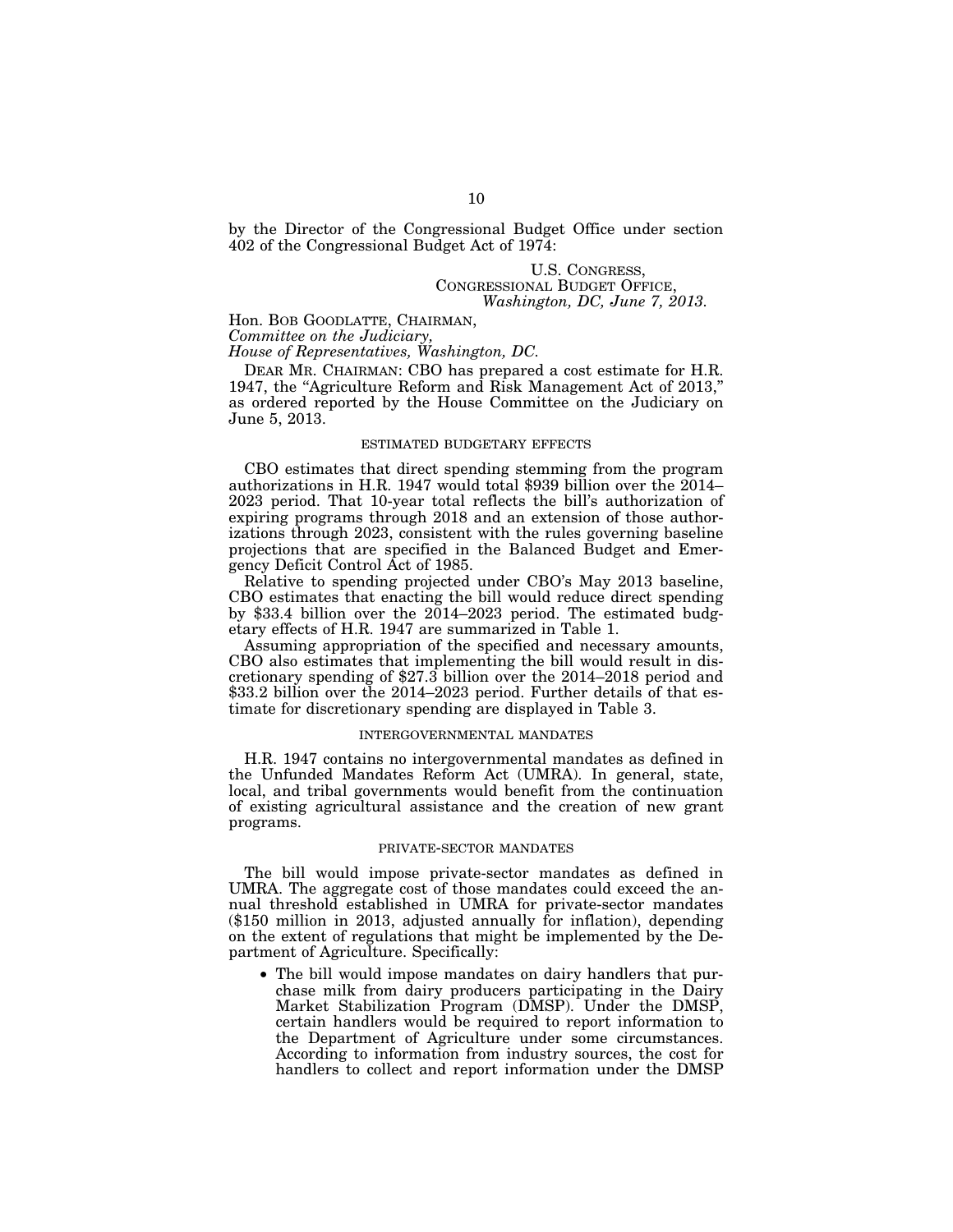could amount to \$100 million or more annually, depending on regulations to be issued by the department.

• The bill would require imports of olive oil to meet the same standards as olive oil produced in the United States if a marketing order for olive oil is established. Imports would have to be inspected to ensure compliance with the standards of such a marketing order. Because 15,000 to 20,000 lots of olive oil are imported annually, the costs of those inspections could amount to tens of millions of dollars per year, if a marketing order is established.

#### PREVIOUS CBO COST ESTIMATE

On May 23, 2013, CBO transmitted a cost estimate for H.R. 1947, as ordered reported by the House Committee on Agriculture on May 15, 2013.

The version of H.R. 1947 ordered reported by the Judiciary Committee is different than the Agriculture Committee's version. CBO estimates that the Judiciary Committee's version of H.R. 1947 would:

- Not affect federal revenues, whereas the Agriculture Committee's version would increase revenues by \$64 million over the 2014–2023 period;
- Result in \$85 million less in direct spending over the 2014– 2023 period than the Agriculture Committee's version of the bill; and
- Authorize \$129 million less in spending subject to appropriation over the 2014–2023 period than the Agriculture Committee's version of the legislation.

#### PAY-AS-YOU-GO CONSIDERATIONS

The Statutory Pay-As-You-Go Act of 2010 establishes budget-reporting and enforcement procedures for legislation affecting direct spending or revenues. Enacting H.R. 1947 would affect direct spending; therefore, pay-as-you-go procedures apply. The net change in outlays that are subject to those pay-as-you-go procedures are shown in Table 4.

If you need further details on this estimate, we would be pleased to provide them. The CBO staff contacts for federal costs are Kathleen FitzGerald, Emily Stern, Dan Hoople, David Hull, and Jim Langley. The CBO staff contact for intergovernmental mandates is J'nell L. Blanco. The CBO staff contact for private-sector mandates is Amy Petz.

Sincerely,

DOUGLAS W. ELMENDORF, DIRECTOR. *Per* ROBERT A. SUNSHINE

Enclosure

cc: Honorable John Conyers, Jr. Ranking Member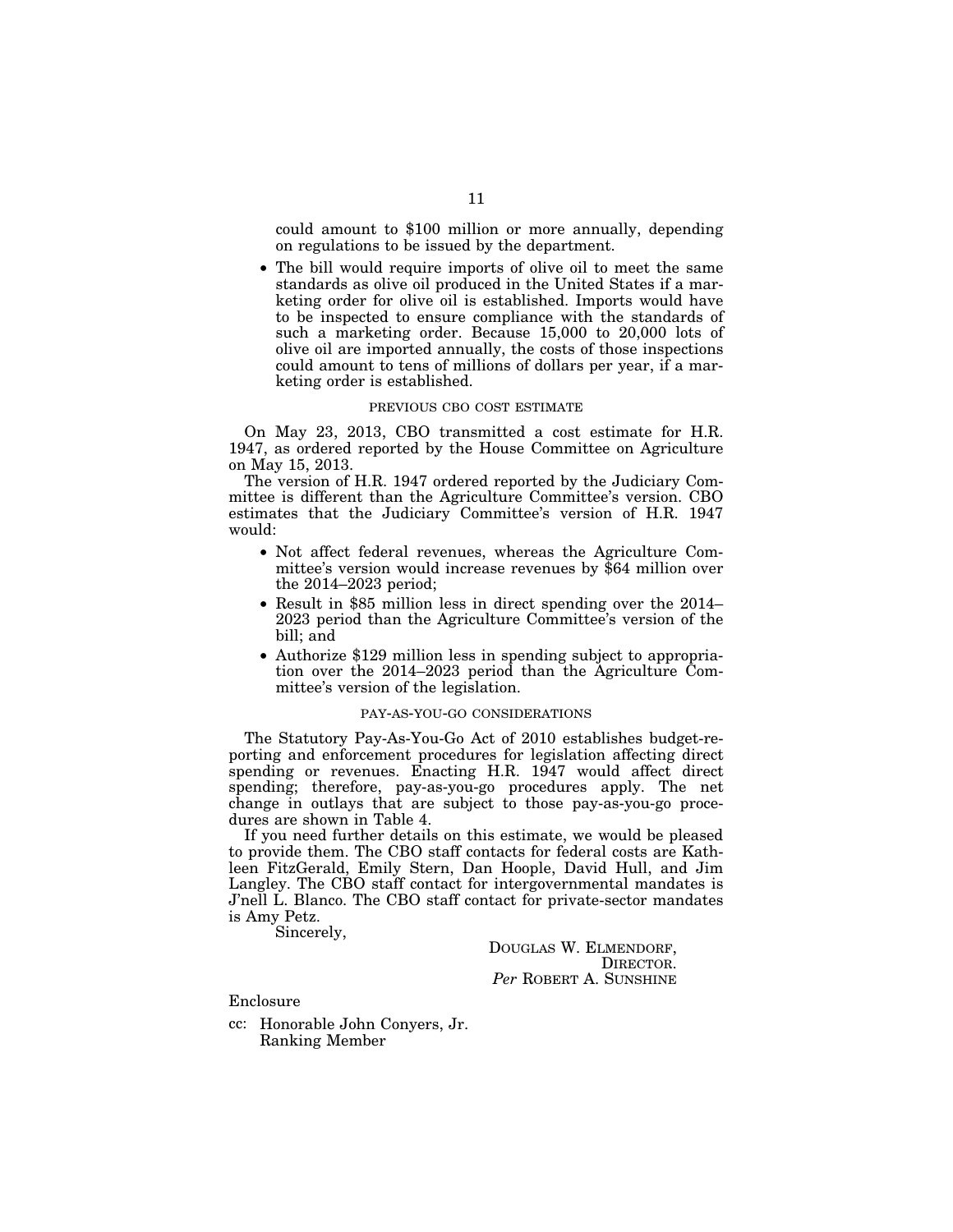### TABLE 1. SUMMARY OF ESTIMATED BUDGETARY EFFECTS OF H.R. 1947, THE FEDERAL AGRICULTURE REFORM AND RISK<br>MANAGEMENT ACT OF 2013, AS ORDERED REPORTED BY THE HOUSE COMMITTEE ON THE JUDICIARY ON **JUNE 5, 2013**

|                                      |       |          |          |                                                     |          |          | By Fiscal Year, in Millions of Dollars |          |          |          |           |           |
|--------------------------------------|-------|----------|----------|-----------------------------------------------------|----------|----------|----------------------------------------|----------|----------|----------|-----------|-----------|
|                                      | 2014  | 2015     | 2016     | 2017                                                | 2018     | 2019     | 2020                                   | 2021     | 2022     | 2023     | 2014-2018 | 2014-2023 |
|                                      |       |          |          | <b>CHANGES IN DIRECT SPENDING</b>                   |          |          |                                        |          |          |          |           |           |
| Estimated Budget Authority           | 2,112 | $-4.669$ | $-3.249$ | $-2.945$                                            | $-3.183$ | $-3.780$ | $-3.932$                               | $-3.924$ | $-4.100$ | $-4.166$ | $-11.933$ | $-31,835$ |
| <b>Estimated Outlavs</b>             | 578   | $-4.719$ | $-3.107$ | $-3.118$                                            | $-3.122$ | $-3,771$ | $-3,892$                               | $-3,958$ | $-4.104$ | $-4.184$ | $-13.488$ | $-33,398$ |
|                                      |       |          |          | <b>CHANGES IN SPENDING SUBJECT TO APPROPRIATION</b> |          |          |                                        |          |          |          |           |           |
| <b>Estimated Authorization Level</b> | 6.474 | 6.508    | 6.555    | 6.596                                               | 6.638    | 507      |                                        |          |          | 7        | 32,771    | 33.306    |
| <b>Estimated Outlays</b>             | 2.992 | 5,152    | 6,158    | 6.440                                               | 6.573    | 3.680    | 1.611                                  | 430      | 155      | 45       | 27,315    | 33,236    |
|                                      |       |          |          |                                                     |          |          |                                        |          |          |          |           |           |

Note: Components may not sum to totals because of rounding.

 $12\,$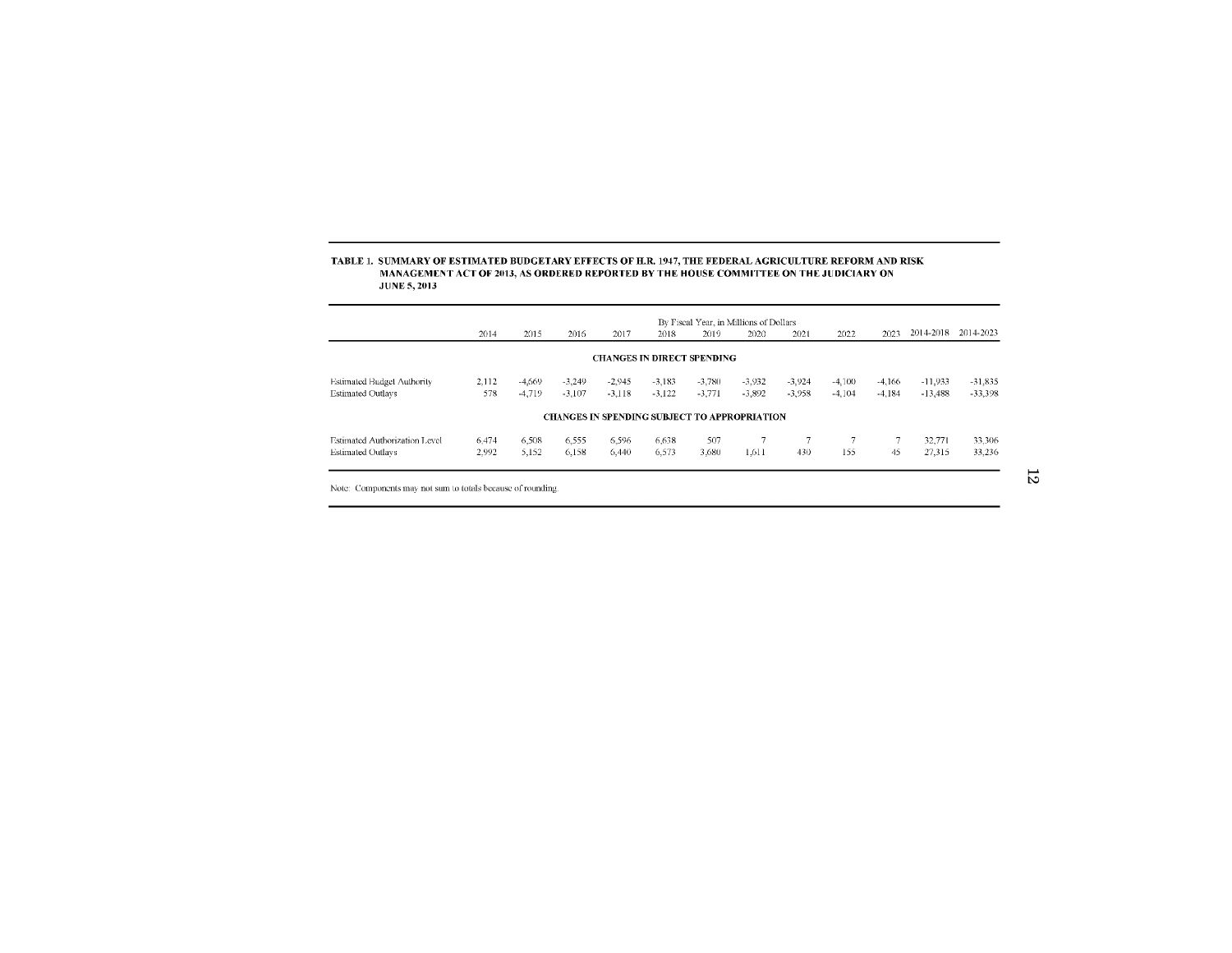# Table 2. Detailed Effects on Direct Spending from H.R. 1947, the Federal Agriculture Reform and Risk Management Act of 2013, as Ordered Reported by the<br>House Committee on the Judiciary on June 5, 2013

(Millions of dollars, by fiscal year)

| <b>Repeal Direct Payments</b><br>Repeal Countercyclical Payments<br>Repeal Average Crop Revenue Election Payments<br>Farm Risk Management Election<br>Nonrecourse Marketing Assistance Loans<br>Sugar Program | $\theta$<br>$\theta$<br>$\theta$<br>$\theta$<br>$\overline{4}$<br>$\theta$ | $-4,095$<br>$\theta$<br>$\bf{0}$<br>$\theta$<br>6 | CHANGES IN DIRECT SPENDING OUTLAYS<br>$-4.158$<br>$-117$<br>$-1.336$ | $-4.538$<br>$-182$ | $-4.538$       | $-4.538$       |                |                |                |                |           |           |
|---------------------------------------------------------------------------------------------------------------------------------------------------------------------------------------------------------------|----------------------------------------------------------------------------|---------------------------------------------------|----------------------------------------------------------------------|--------------------|----------------|----------------|----------------|----------------|----------------|----------------|-----------|-----------|
| <b>Title I - Commodity Programs</b>                                                                                                                                                                           |                                                                            |                                                   |                                                                      |                    |                |                |                |                |                |                |           |           |
|                                                                                                                                                                                                               |                                                                            |                                                   |                                                                      |                    |                |                |                |                |                |                |           |           |
|                                                                                                                                                                                                               |                                                                            |                                                   |                                                                      |                    |                |                | $-4.538$       | $-4.538$       | $-4.538$       | $-4.538$       | $-17.329$ | $-40.019$ |
|                                                                                                                                                                                                               |                                                                            |                                                   |                                                                      |                    | $-190$         | $-215$         | $-217$         | $-207$         | $-197$         | $-194$         | $-489$    | $-1.519$  |
|                                                                                                                                                                                                               |                                                                            |                                                   |                                                                      | $-696$             | $-462$         | $-424$         | $-413$         | $-454$         | $-429$         | $-505$         | $-2.494$  | $-4.719$  |
|                                                                                                                                                                                                               |                                                                            |                                                   | 3,368                                                                | 3.467              | 3.244          | 2,733          | 2.603          | 2.698          | 2.563          | 2.693          | 10,079    | 23,369    |
|                                                                                                                                                                                                               |                                                                            |                                                   | $\overline{7}$                                                       | 5                  | 5              | $\overline{4}$ | $\overline{4}$ | 6              | 6              | 5              | 27        | 52        |
|                                                                                                                                                                                                               |                                                                            | $\theta$                                          | $\theta$                                                             | $\theta$           | $\Omega$       | $\Omega$       | $\theta$       | $\theta$       | $\theta$       | $\theta$       | $\theta$  | $\theta$  |
| Dairy Program                                                                                                                                                                                                 | $-35$                                                                      | 10                                                | 23                                                                   | 11                 | 35             | 77             | 97             | 53             | 82             | 83             | 44        | 436       |
| Supplemental Agriculture Disaster Assistance                                                                                                                                                                  | 897                                                                        | 364                                               | 314                                                                  | 296                | 295            | 297            | 300            | 302            | 303            | 306            | 2.166     | 3.674     |
| Administration                                                                                                                                                                                                | 65                                                                         | 35                                                | $\mathbf{u}$                                                         | $\theta$           | $\ddot{o}$     | $\theta$       | $\theta$       | $\Omega$       | $\mathbf{u}$   | $\theta$       | 100       | 100       |
| Subtotal, Title I                                                                                                                                                                                             | 931                                                                        | -3.680                                            | $-1.899$                                                             | $-1.637$           | $-1.611$       | -2.066         | $-2.164$       | $-2.140$       | $-2.210$       | $-2,150$       | $-7.896$  | $-18.626$ |
| Title II - Conservation                                                                                                                                                                                       |                                                                            |                                                   |                                                                      |                    |                |                |                |                |                |                |           |           |
| <b>Conservation Reserve Program</b>                                                                                                                                                                           | 20                                                                         | 30                                                | $-191$                                                               | $-354$             | $-396$         | $-462$         | -451           | $-468$         | $-502$         | -565           | $-891$    | $-3.339$  |
| Conservation Stewardship Program                                                                                                                                                                              | -11                                                                        | $-85$                                             | $-147$                                                               | $-219$             | $-290$         | $-372$         | $-446$         | $-518$         | $-591$         | $-663$         | $-752$    | $-3.342$  |
| Environmental Quality Incentives Program                                                                                                                                                                      | 30                                                                         | 58                                                | 72                                                                   | 87                 | 101            | 114            | 128            | 128            | 128            | 128            | 348       | 974       |
| Agricultural Conservation Easement Program                                                                                                                                                                    | 28                                                                         | 149                                               | 252                                                                  | 285                | 191            | 83             | 40             | 27             | 16             | 16             | 905       | 1.087     |
| Regional Conservation Partnership Program                                                                                                                                                                     | $-1$                                                                       | $\cdot$ 3                                         | -3                                                                   | -3                 | $-3$           | -3             | -3             | $\cdot$ 3      | $-3$           | $-3$           | $-13$     | $-28$     |
| Other Conservation Programs                                                                                                                                                                                   | 47                                                                         | 100                                               | 85                                                                   | 48                 | 17             | $\overline{4}$ | $\overline{4}$ | $\overline{4}$ | $\overline{4}$ | $\overline{4}$ | 297       | 317       |
| Funding                                                                                                                                                                                                       | 10                                                                         | 10                                                | 10                                                                   | 10                 | 10             | 10             | 10             | 10             | 10             | 10             | 50        | 100       |
| Repeal of Wildlife Habitat Incentives Program                                                                                                                                                                 | $-17$                                                                      | $-35$                                             | $-44$                                                                | $-53$              | $-61$          | $-70$          | $-79$          | $-79$          | $-79$          | $-79$          | $-210$    | -596      |
| Subtotal, Title II                                                                                                                                                                                            | 106                                                                        | 224                                               | 34                                                                   | $-199$             | $-431$         | -696           | -797           | 899            | $-1.017$       | $-1,152$       | $-266$    | $-4.827$  |
| Title III - Trade                                                                                                                                                                                             | 15                                                                         | 15                                                | 15                                                                   | 15                 | 15             | 15             | 15             | 15             | 15             | 15             | 75        | 150       |
| <b>Title IV - Nutrition</b>                                                                                                                                                                                   |                                                                            |                                                   |                                                                      |                    |                |                |                |                |                |                |           |           |
| Retailers                                                                                                                                                                                                     | $-7$                                                                       | $-8$                                              | $-8$                                                                 | $-8$               | $-8$           | $-8$           | -8             | $-8$           | $-8$           | $-8$           | $-39$     | $-79$     |
| <b>Updating Program Eligibility</b>                                                                                                                                                                           | $-535$                                                                     | $-1.295$                                          | $-1.295$                                                             | $-1.270$           | $-1,240$       | $-1,220$       | $-1,200$       | $-1,175$       | $-1.165$       | $-1.160$       | $-5,635$  | $-11.555$ |
| Standard Utility Allowances                                                                                                                                                                                   | -190                                                                       | $-840$                                            | $-940$                                                               | $-950$             | $-950$         | $-950$         | -950           | -960           | $-970$         | $-990$         | $-3,870$  | $-8.690$  |
| Repeal Bonus Program                                                                                                                                                                                          | $-48$                                                                      | $-48$                                             | $-48$                                                                | $-48$              | $-48$          | $-48$          | $-48$          | $-48$          | $-48$          | $-48$          | $-240$    | $-480$    |
| Pilot Projects to Reduce Dependency                                                                                                                                                                           | 3                                                                          | 5                                                 | 10                                                                   | 10                 | $\overline{2}$ | $\Omega$       | $\theta$       | $\theta$       | $\theta$       | $\theta$       | 30        | 30        |
| Assistance for Community Food Projects                                                                                                                                                                        | 10                                                                         | 10                                                | 10                                                                   | 10                 | 10             | 10             | 10             | 10             | 10             | 10             | 50        | 100       |
| Emergency Food Assistance                                                                                                                                                                                     | 20                                                                         | 20                                                | 21                                                                   | 21                 | 21             | 22             | 22             | 23             | 23             | 24             | 103       | 217       |
| Nutrition Education                                                                                                                                                                                           | -26                                                                        | $-25$                                             | $-26$                                                                | $-26$              | $-27$          | $-28$          | $-28$          | -29            | -29            | $-30$          | $-130$    | $-274$    |
| Retailer Trafficking                                                                                                                                                                                          | 5                                                                          | 5                                                 | 5                                                                    | 5                  | 5              | 5              | 5              | 5              | 5              | 5              | 25        | 50        |
| Northern Mariana Islands Pilot Program                                                                                                                                                                        | $\mathbf{1}$                                                               | $\mathbf{1}$                                      | 10                                                                   | 10                 | 9              | $\overline{2}$ | $\bf{0}$       | $\mathbf 0$    | $\bf{0}$       | $\theta$       | 31        | 33        |
| Interactions                                                                                                                                                                                                  | $\ddot{\sigma}$                                                            | 15                                                | 15                                                                   | 15                 | 15             | 15             | 15             | 15             | 15             | 15             | 65        | 140       |
| Subtotal, Title IV                                                                                                                                                                                            | -762                                                                       | $-2.160$                                          | $-2.246$                                                             | $-2.231$           | $-2,212$       | $-2,200$       | $-2,182$       | $-2.167$       | $-2.167$       | $-2,182$       | $-9,611$  | $-20,509$ |
| Title V - Credit                                                                                                                                                                                              | $\theta$                                                                   | $\theta$                                          | 0                                                                    | $\theta$           | 0              | $\theta$       | $\theta$       | $\theta$       | $\theta$       | $\bf{0}$       | Ď         | $\theta$  |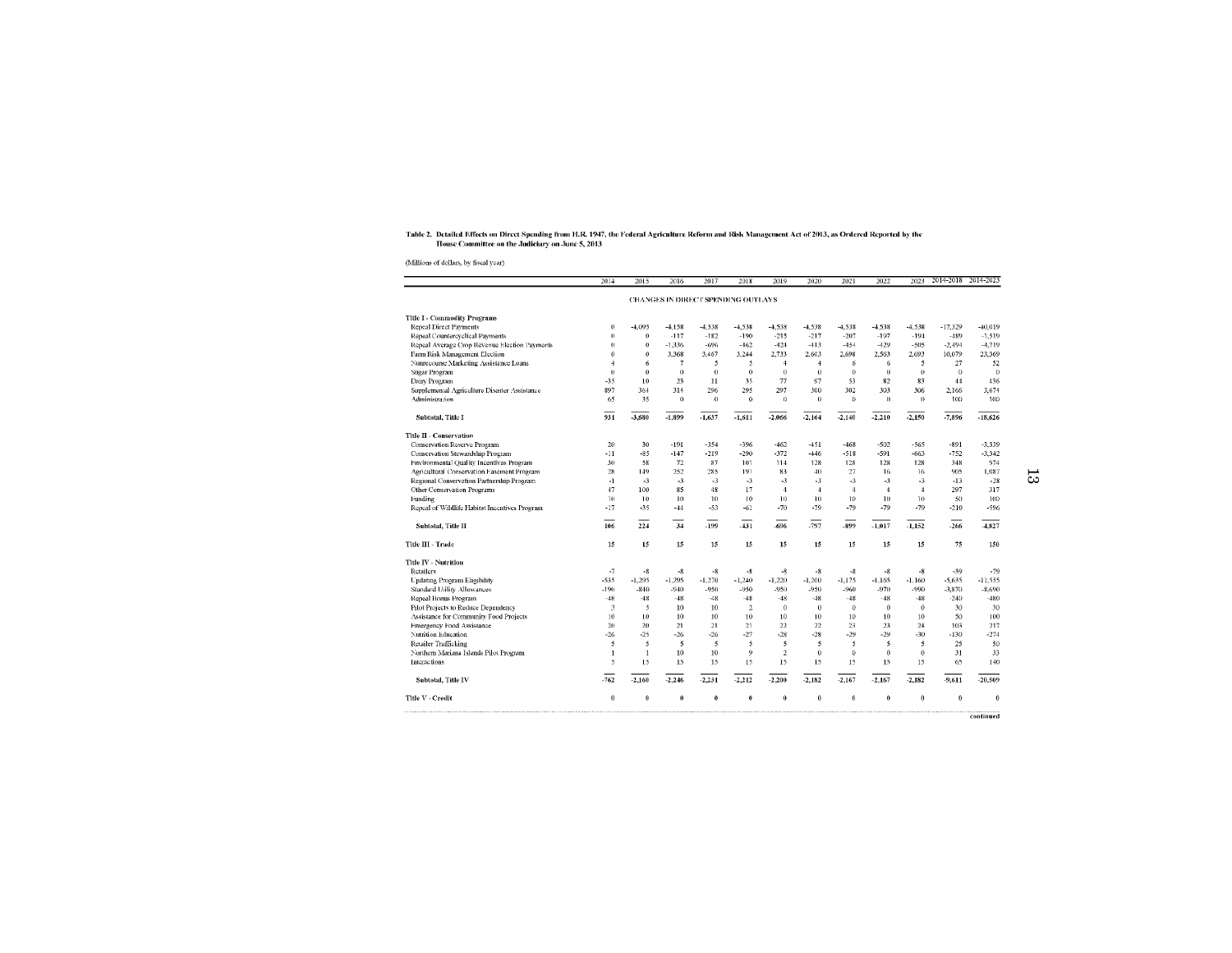#### Table 2. continued.

#### (Millions of dollars, by fiscal year)

|                                                        | 2014                | 2015           | 2016                                | 2017            | 2018                | 2019            | 2020           | 2021           | 2022          | 2023         | 2014-2018 2014-2023 |       |
|--------------------------------------------------------|---------------------|----------------|-------------------------------------|-----------------|---------------------|-----------------|----------------|----------------|---------------|--------------|---------------------|-------|
|                                                        |                     |                | CIIANGES IN DIRECT SPENDING OUTLAYS |                 |                     |                 |                |                |               |              |                     |       |
| Title VI - Rural Development                           |                     |                |                                     |                 |                     |                 |                |                |               |              |                     |       |
| Rural Economic Development Loans and Grants            | $\theta$            | $\overline{2}$ | 5                                   | 5               | 5                   | 5               | 6              | 6              | 6             | 6            | 17                  |       |
| Value-Added Marketing Grants                           | $\theta$            | 18             | 15                                  | 15              | $\overline{c}$      | $\mathbf{0}$    | $\bf{0}$       | $\Omega$       | $\mathbf{0}$  | $\mathbf{0}$ | 50                  |       |
| Subtotal, Title VI                                     | $\bf{0}$            | 20             | $\overline{20}$                     | $\overline{20}$ | $\frac{1}{7}$       | $\overline{s}$  | $\frac{1}{6}$  | $\overline{6}$ | $\frac{1}{6}$ | 6            | 67                  |       |
| Title VII - Research, Extension, and Related Matters   |                     |                |                                     |                 |                     |                 |                |                |               |              |                     |       |
| Organic Agriculture Research and Extension             | 10                  | 16             | 20                                  | 20              | 20                  | 10 <sup>°</sup> | $\overline{4}$ | $\circ$        | 0             | $\theta$     | 86                  |       |
| Specialty Crop Research                                | 26                  | 40             | 53                                  | 54              | 60                  | 63              | 65             | 65             | 65            | 65           | 232                 |       |
| Beginning Farmer and Rancher Development               | $\overline{5}$      | 10             | 16                                  | 20              | 20                  | 15              | 10             | $\overline{1}$ | $\bf{0}$      | $\theta$     | 71                  |       |
| Acceptance of Facility for Agricultural Research       | $\theta$            | $\mathbf{1}$   | $\mathbf{I}$                        | $\mathbf{1}$    | $\mathbf{1}$        | $\mathbf{I}$    | $\theta$       | $^{\circ}$     | $\theta$      | $\theta$     | $\overline{4}$      |       |
| Subtotal, Title VII                                    | 41                  | -<br>67        | 90                                  | -<br>95         | 101                 | 89              | 79             | 69             | 65            | 65           | 394                 |       |
| Title VIII - Forestry                                  | $\mathbf{1}$        | $\mathbf{1}$   | 1                                   | 1               | $\mathbf{1}$        | $\theta$        | $\theta$       | $\theta$       | 0             | $\bf{0}$     | 5                   |       |
| Title IX - Energy                                      | $\bf{0}$            | $\bf{0}$       | 0                                   | $\theta$        | $\bf{0}$            | $\bf{0}$        | $\bf{0}$       | $\theta$       | 0             | $\bf{0}$     | $\mathbf{D}$        |       |
| Title X - Horticulture                                 |                     |                |                                     |                 |                     |                 |                |                |               |              |                     |       |
| Farmers Market and Local Food Promotion                | 30                  | 30             | 30                                  | 30              | 30                  | $\Omega$        | $\bf{0}$       | $\Omega$       | $\mathbf{0}$  | $\theta$     | 150                 |       |
| Specialty Crop Block Grants                            | $^{9}$              | 16             | 18                                  | 18              | 24                  | 29              | 30             | 30             | 30            | 30           | 83                  |       |
| Plant Pest and Disease Management                      | $\overline{3}$      | $\bf{8}$       | $\mathfrak{g}$                      | 10              | 16                  | 20              | 22             | 24             | 25            | 25           | 46                  |       |
| Subtotal, Title X                                      | 42                  | -<br>53        | 57                                  | 58              | 69                  | 49              | 52             | 54             | 55            | 55           | 279                 |       |
| <b>Title XI - Crop Insurance</b>                       |                     |                |                                     |                 |                     |                 |                |                |               |              |                     |       |
| Supplemental Coverage Option                           | 26                  | 254            | 335                                 | 366             | 433                 | 454             | 484            | 484            | 502           | 511          | 1.414               |       |
| Catasptrophic Crop Insurance Rerating                  | $-4$                | $-38$          | $-50$                               | $-52$           | $-52$               | $-53$           | $-54$          | -55            | $-55$         | $-56$        | $-196$              |       |
| Enterprise Units for Irriganted and Nonirrigated Crops | $\ddot{\mathbf{5}}$ | 47             | 62                                  | 63              | 64                  | 66              | 68             | 69             | 71            | 72           | 241                 |       |
| Adjustment in Average Producer History Yields          | $\overline{2}$      | 21             | 49                                  | 75              | 102                 | 129             | 137            | 139            | 141           | 143          | 248                 |       |
| Equitable Relief for Specialty Crop Producers          | 127                 | 36             | 37                                  | 5               | $\ddot{\mathbf{O}}$ | $\Omega$        | $\bf{0}$       | $\mathbf 0$    | $\theta$      | $\theta$     | 205                 |       |
| Crop Production on Native Sod (Prairic Potholes)       | $\theta$            | $-4$           | $-8$                                | $-11$           | $-15$               | $-16$           | $-16$          | -16            | $-16$         | $-16$        | $-38$               |       |
| Coverage Level by Practice                             | $\bf{0}$            | $\overline{2}$ | 17                                  | 20              | 21                  | 21              | 21             | 22             | 22            | $22\,$       | 60                  |       |
| Beginning Farmer and Rancher Provisions                | $\overline{2}$      | 20             | 26                                  | 28              | 31                  | 34              | 35             | 36             | 36            | 36           | 106                 |       |
| Stacked Income Protection for Cotton                   | 36                  | 350            | 378                                 | 308             | 386                 | 409             | 439            | 451            | 468           | 466          | 1,459               |       |
| Peanut Revenue Crop Insurance                          | $\overline{3}$      | 26             | 30                                  | 30              | 30                  | 30              | 30             | 30             | 30            | 30           | 119                 |       |
| Implementation                                         | $\overline{2}$      | 21             | 16                                  | 15              | 15                  | 14              | $\overline{c}$ | $\theta$       | $\theta$      | $\theta$     | 69                  |       |
| Participation Effects of Commodity Programs            | $\theta$            | $-9$           | $-87$                               | $-104$          | $-92$               | $-63$           | $-52$          | $-60$          | $-54$         | $-53$        | $-291$              |       |
| Subtotal, Title XI                                     | 199                 | 725            | 805                                 | 744             | 923                 | 1,024           | 1,093          | 1,101          | 1,145         | 1,155        | 3,396               | 8,914 |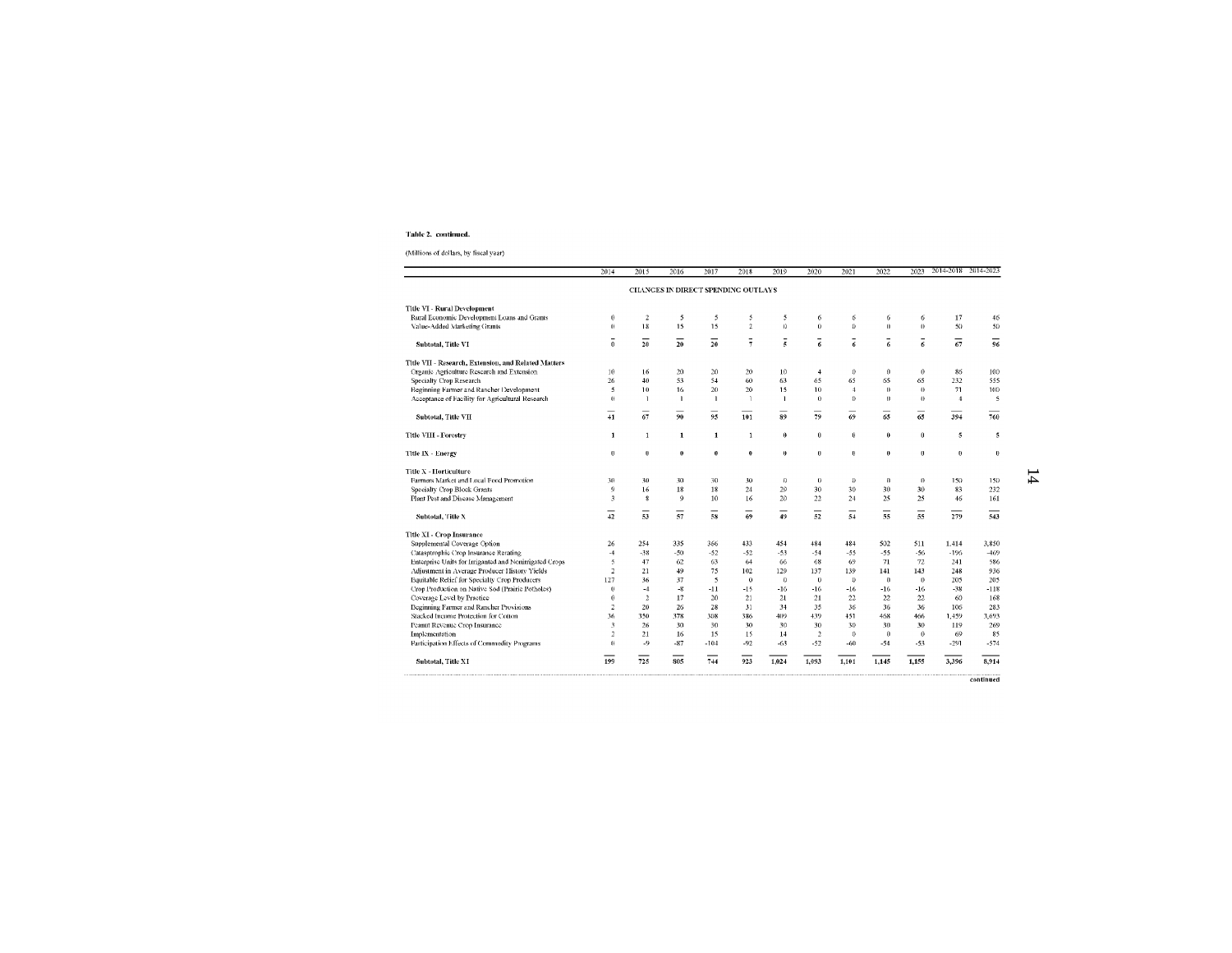# Table 2. continued.

(Millions of dollars, by fiscal year)

 $\begin{array}{c} \hline \end{array}$ 

|                                                                           |     |                                                                                                                |    |           |  |  | ECO2-b102 8102-b102 2022 2022 12022 02022 01022 81022 21022 21022 21022 21022 1102                   |               |
|---------------------------------------------------------------------------|-----|----------------------------------------------------------------------------------------------------------------|----|-----------|--|--|------------------------------------------------------------------------------------------------------|---------------|
|                                                                           |     | CHANGES IN DIRECT SPENDING OUTLAYS                                                                             |    |           |  |  |                                                                                                      |               |
| Outreach to Socially Disadvantaged Producers<br>Title XII - Miscollanoous |     | $\approx$                                                                                                      |    | $\approx$ |  |  |                                                                                                      | 50            |
| Nominsured Crop Assistance Program                                        |     |                                                                                                                |    |           |  |  | 26                                                                                                   | $\frac{6}{4}$ |
| Subtotal, Title XI                                                        | l S | E                                                                                                              | ١× | l S       |  |  | l S                                                                                                  | ៖             |
| Total Changes in Direct Spending                                          |     | SS - TELP - 2011년 - 2011년 - 2011년 - 2012년 - 2013년 - 2013년 - 2012년 - 2012년 - 2012년 - 2012년 - 2012년 - 2012년 - 20 |    |           |  |  | -3,958, -1,194, -1,184, -1,1958, -1,1958, -1,1958, -1,1958, -1,1958, -1,1958, -1,1958, -1,1958, -1,1 | -33,398       |
| Source: Congressional Budget Office.                                      |     |                                                                                                                |    |           |  |  |                                                                                                      |               |

Note: Components may not sum to totals because of rounding.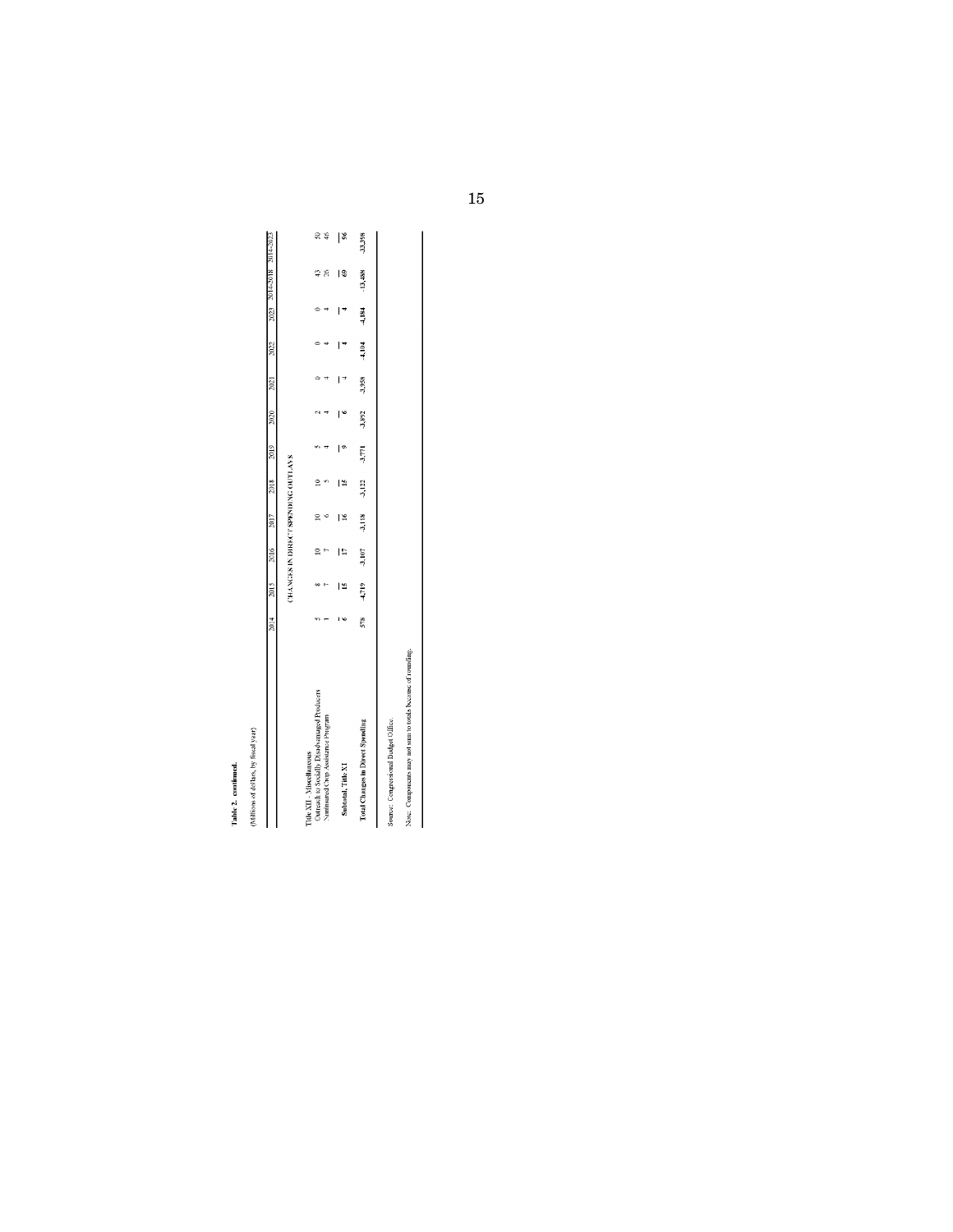# Table 3. Estimated Spending Subject to Appropriation in II.R. 1947, the Federal Agriculture Reform and<br>Risk Management Act of 2013, as Ordered Reported by the House Committee on the Judiciary on<br>June 5, 2013

(Millions of dollars, by fiscal year)

|                                                      | 2014                                         | 2015  | 2016  | 2017  | 2018  | 2014-2018 |
|------------------------------------------------------|----------------------------------------------|-------|-------|-------|-------|-----------|
|                                                      | CHANGES IN SPENDING SUBJECT TO APPROPRIATION |       |       |       |       |           |
| Title I - Commodity Programs                         |                                              |       |       |       |       |           |
| Estimated Authorization Level                        | 6                                            | 6     | 5     | 5     | 5     | 27        |
| <b>Estimated Outlays</b>                             | 5                                            | 6     | 5     | 5     | 5     | 26        |
| Title II - Conservation                              |                                              |       |       |       |       |           |
| <b>Estimated Authorization Level</b>                 | 165                                          | 165   | 165   | 165   | 165   | 825       |
| <b>Estimated Outlays</b>                             | 81                                           | 123   | 149   | 162   | 165   | 680       |
| Title III - Trade                                    |                                              |       |       |       |       |           |
| Estimated Authorization Level                        | 2,197                                        | 2,202 | 2.206 | 2,210 | 2,214 | 11,029    |
| <b>Estimated Outlays</b>                             | 790                                          | 1,821 | 2.053 | 2,149 | 2,189 | 9,002     |
| Title IV - Nutrition                                 |                                              |       |       |       |       |           |
| <b>Estimated Authorization Level</b>                 | 205                                          | 204   | 208   | 212   | 216   | 1.043     |
| <b>Estimated Outlays</b>                             | 173                                          | 202   | 207   | 211   | 215   | 1,006     |
| Title V - Credit                                     |                                              |       |       |       |       |           |
| <b>Estimated Authorization Level</b>                 | 409                                          | 415   | 430   | 437   | 445   | 2,136     |
| <b>Estimated Outlays</b>                             | 376                                          | 415   | 429   | 436   | 444   | 2,100     |
| Title VI - Rural Development                         |                                              |       |       |       |       |           |
| Estimated Authorization Level                        | 334                                          | 334   | 334   | 334   | 334   | 1.670     |
| <b>Estimated Outlays</b>                             | 24                                           | 116   | 203   | 289   | 316   | 948       |
| Title VII - Research, Extension, and Related Matters |                                              |       |       |       |       |           |
| <b>Estimated Authorization Level</b>                 | 2.692                                        | 2.716 | 2.742 | 2.768 | 2.794 | 13.711    |
| <b>Estimated Outlays</b>                             | 1,374                                        | 2,166 | 2.724 | 2,750 | 2,776 | 11,790    |
| Title VIII - Forestry                                |                                              |       |       |       |       |           |
| Estimated Authorization Level                        | 87                                           | 87    | 87    | 87    | 87    | 436       |
| <b>Estimated Outlays</b>                             | 39                                           | 61    | 75    | 83    | 87    | 345       |
| Title IX - Energy                                    |                                              |       |       |       |       |           |
| <b>Estimated Authorization Level</b>                 | 271                                          | 271   | 271   | 271   | 271   | 1,355     |
| <b>Estimated Outlays</b>                             | 67                                           | 148   | 206   | 248   | 268   | 936       |
| Title X - Horticulture                               |                                              |       |       |       |       |           |
| <b>Estimated Authorization Level</b>                 | 36                                           | 36    | 36    | 36    | 36    | 180       |
| <b>Estimated Outlays</b>                             | 25                                           | 33    | 36    | 36    | 36    | 166       |
| Title XII - Miscellaneous                            |                                              |       |       |       |       |           |
| Estimated Authorization Level                        | 73                                           | 71    | 71    | 71    | 71    | 357       |
| <b>Estimated Outlays</b>                             | 39                                           | 60    | 71    | 71    | 71    | 313       |
| Total Changes <sup>1</sup>                           |                                              |       |       |       |       |           |
| Estimated Authorization Level                        | 6,474                                        | 6,508 | 6.555 | 6,596 | 6,638 | 32,771    |
| <b>Estimated Outlays</b>                             | 2,992                                        | 5.152 | 6.158 | 6,440 | 6,573 | 27,315    |

Source: Congressional Budget Office.

Note: Components may not sum to totals because of rounding.

1. CBO estimates that implementing the bill would cost \$33.2 billion over the 2014-2023 period.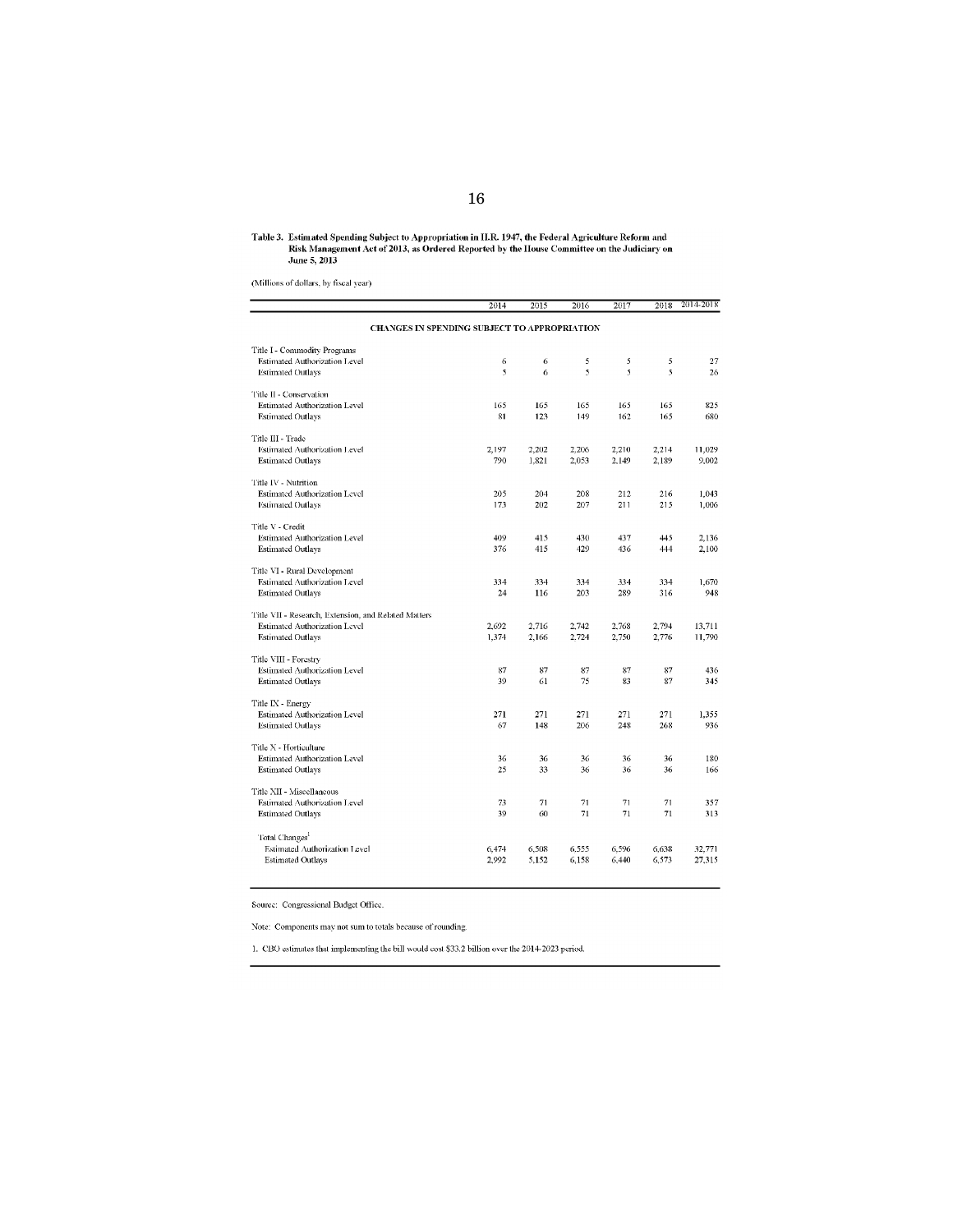#### Table 4. CBO Estimate of the Statutory Pay-As-You-Go Effects for H.R. 1947, the Federal Agriculture Reform and Risk Management Act of 2013, as Ordered Reported by the House Committee on the Judiciary on June 5, 2013

|                                   | 2013 | 2014 | 2015   | 2016     | 2017     | By Fiscal Year, in Millions of Dollars<br>2018 | 2019     | 2020     | 2021     | 2022     | 2023     | 2014-2018 2014-2023 |         |
|-----------------------------------|------|------|--------|----------|----------|------------------------------------------------|----------|----------|----------|----------|----------|---------------------|---------|
|                                   |      |      |        |          |          | NET INCREASE OR DECREASE (-) IN THE DEFICIT    |          |          |          |          |          |                     |         |
| Statutory Pay-As-You-Go<br>Inpact |      | 578  | -4.719 | $-3.107$ | $-3.118$ | $-3.122$                                       | $-3,771$ | $-3.892$ | $-3.958$ | $-4.104$ | $-4.184$ | $-13.488$           | -33,398 |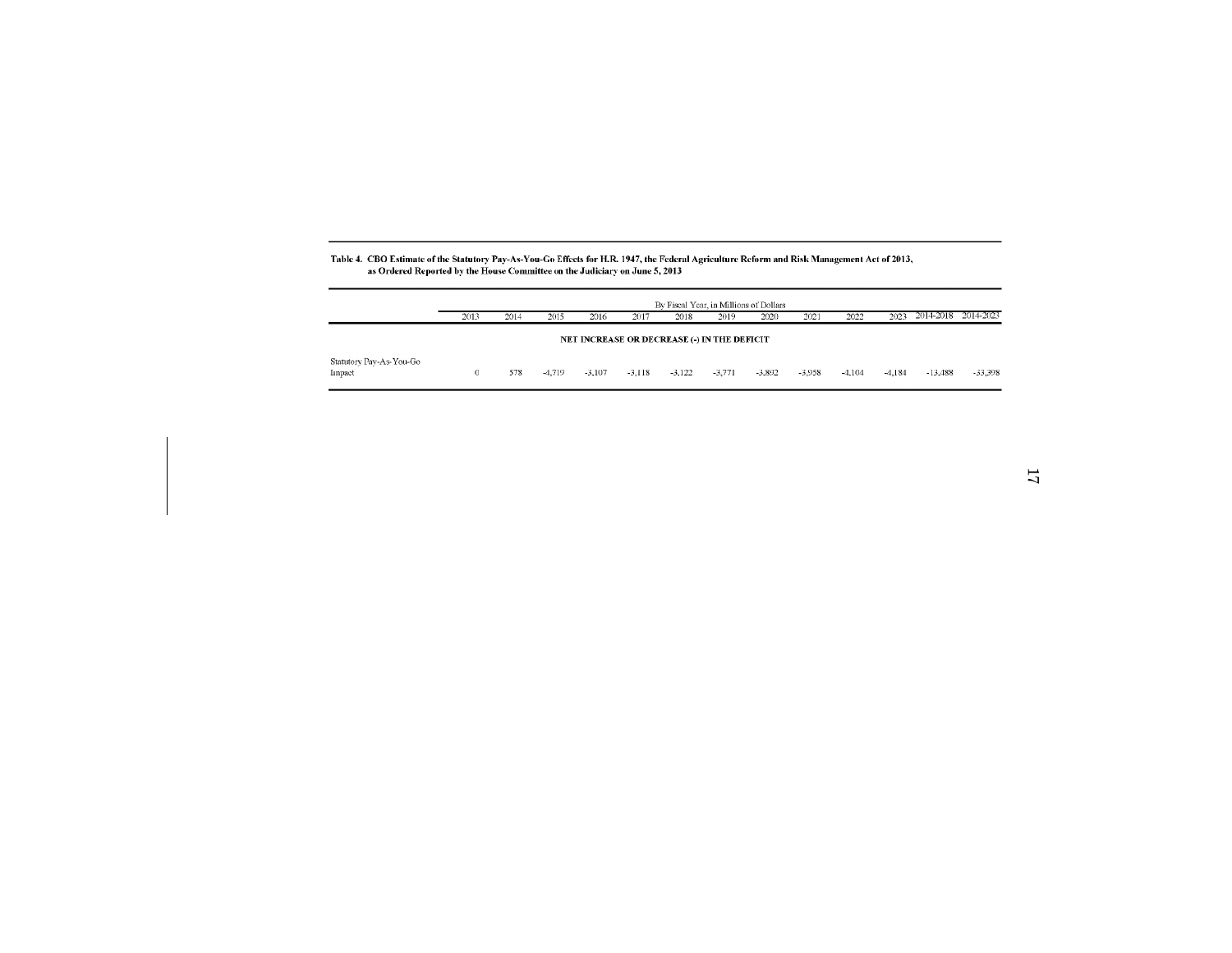#### **Duplication of Federal Programs**

No provision of H.R. 1947 within the jurisdiction of the Committee establishes or reauthorizes a program of the Federal Government known to be duplicative of another Federal program, a program that was included in any report from the Government Accountability Office to Congress pursuant to section 21 of Public Law 111–139, or a program related to a program identified in the most recent Catalog of Federal Domestic Assistance. With respect to the bill H.R. 1947, the Committee on the Judiciary adopts the Committee on Agriculture's statement with regard to duplication of Federal programs appearing in H. Rept. 113–92, Part 1, at page 318: H.R. 1947, the ''Federal Agriculture Reform and Risk Management Act of 2013'' eliminates and streamlines several duplicative or antiquated programs including 1 that was included in reports from the Government Accountability Office to Congress pursuant to section 21 of Public Law 111–139. There are 3 other programs identified in the most recent Catalog of Federal Domestic Assistance or on a report from the Government Accountability Office to Congress pursuant to section 21 of Public Law 111–139 or a program of the Federal Government known to be duplicative of another Federal program established or reauthorized in H.R. 1947.

#### **Disclosure of Directed Rulemakings**

The Committee estimates that the provisions within the Committee on the Judiciary's jurisdiction, as amended, direct the Secretary of the Department of Agriculture to complete one interim rulemaking within the meaning of 5 U.S.C. 551 et seq. With respect to the bill H.R 1947, the Committee on the Judiciary adopts as its own the Committee on Agriculture's disclosure of directed rulemakings appearing in H. Rept. 113–92, Part 1, at page 319: The Committee estimates that enacting H.R. 1947 directs the completion of 2 specific rule makings within the meaning of 5 U.S.C. 551.

#### **Performance Goals and Objectives**

The Committee states that pursuant to clause  $3(c)(4)$  of rule XIII of the Rules of the House of Representatives, H.R. 1947 provides for the reform and continuation of agricultural and other programs of the Department of Agriculture through fiscal year 2018, and for other purposes.

#### **Advisory on Earmarks**

In accordance with clause 9 of rule XXI of the Rules of the House of Representatives, H.R. 1947 does not contain any congressional earmarks, limited tax benefits, or limited tariff benefits as defined in clause  $9(e)$ ,  $9(f)$ , or  $9(g)$  of rule XXI.

#### **Federal Mandates Statement**

The provisions within the Committee on the Judiciary's jurisdiction include no inter-governmental or private-sector mandates. With respect to the bill H.R. 1947, the Committee adopts as its own the estimate of Federal mandates prepared by the Director of the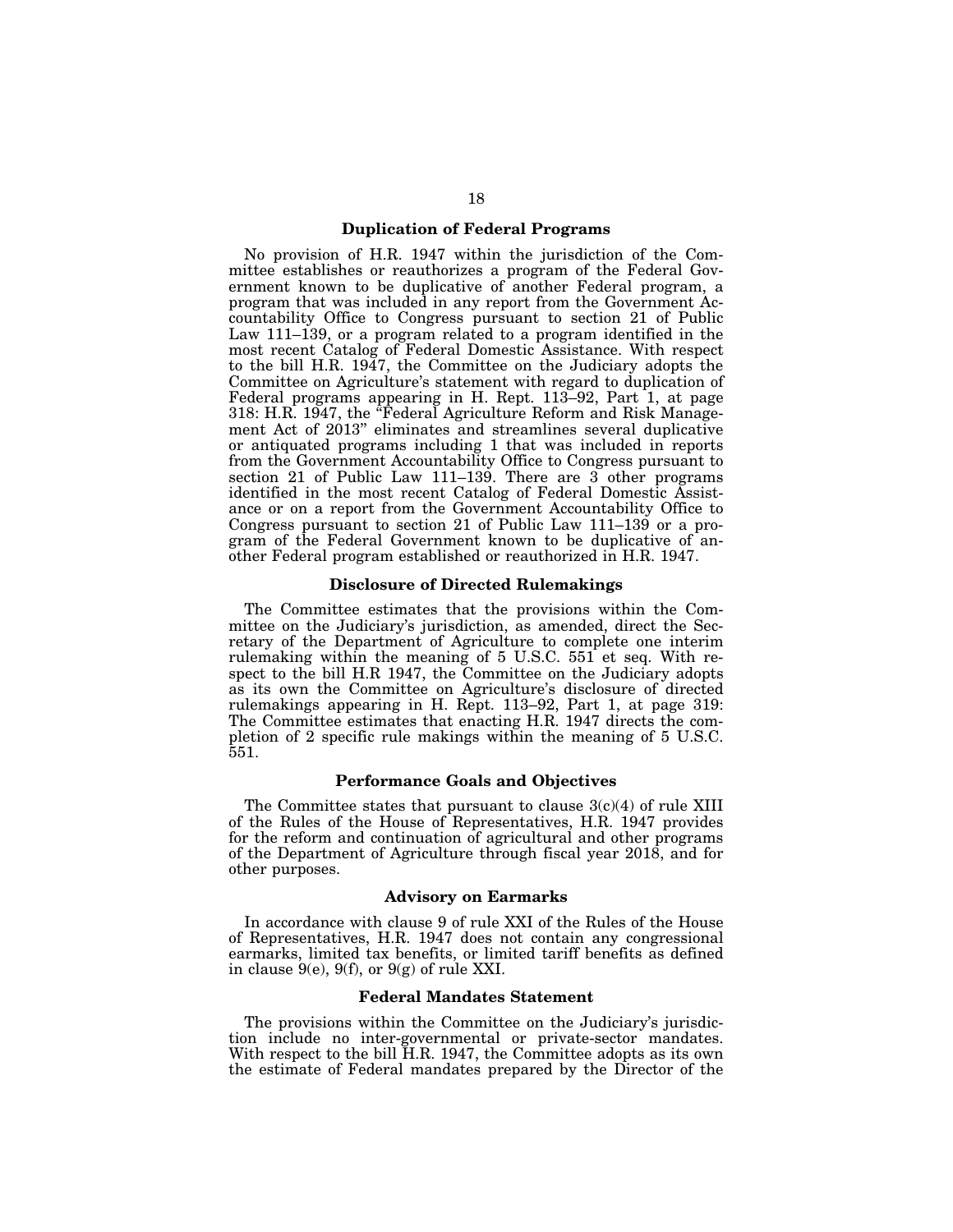Congressional Budget Office pursuant to section 423 of the Unfunded Mandates Reform Act (Public Law 104–4).

#### **Section-by-Section Analysis**

A section-by-section analysis of the bill H.R. 1947 appears in H. Rept. 113–92, Part 1, at pages 232–293.

#### **Changes in Existing Law Made by the Bill, as Reported**

In compliance with clause 3(e) of rule XIII of the Rules of the House of Representatives, changes in existing law made by the provisions of the bill referred to the Committee, as reported, are shown as follows (new matter is printed in italics and existing law in which no change is proposed is shown in roman):

#### **FOOD SECURITY ACT OF 1985**

\* \* \* \* \* \* \* TITLE XII—CONSERVATION \* \* \* \* \* \* \*

## **Subtitle E—Funding and Administration**

\* \* \* \* \* \* \*

#### *SEC. 1246. REGULATIONS.*

*(a) IN GENERAL.—The Secretary shall promulgate such regulations as are necessary to implement programs under this title, including such regulations as the Secretary determines to be necessary to ensure a fair and reasonable application of the limitations established under section 1244(f).* 

*(b) RULEMAKING PROCEDURE.—The promulgation of regulations and administration of programs under this title—* 

*(1) shall be carried out without regard to—* 

*(A) the Statement of Policy of the Secretary effective July 24, 1971 (36 Fed. Reg. 13804), relating to notices of proposed rulemaking and public participation in rulemaking; and* 

*(B) chapter 35 of title 44, United States Code (commonly known as the Paperwork Reduction Act); and* 

*(2) shall be made pursuant to section 553 of title 5, United States Code, including by interim rules effective on publication under the authority provided in subparagraph (B) of subsection (b) of such section if the Secretary determines such interim rules to be needed and final rules, with an opportunity for notice and comment, no later than 21 months after the date of the enactment of the Federal Agriculture Reform and Risk Management Act of 2013.* 

\* \* \* \* \* \* \*

Changes in existing law made by the bill H.R. 1947 as reported by the Committee on Agriculture are represented in a supplement to H. Rept. 113–92, Part 1.